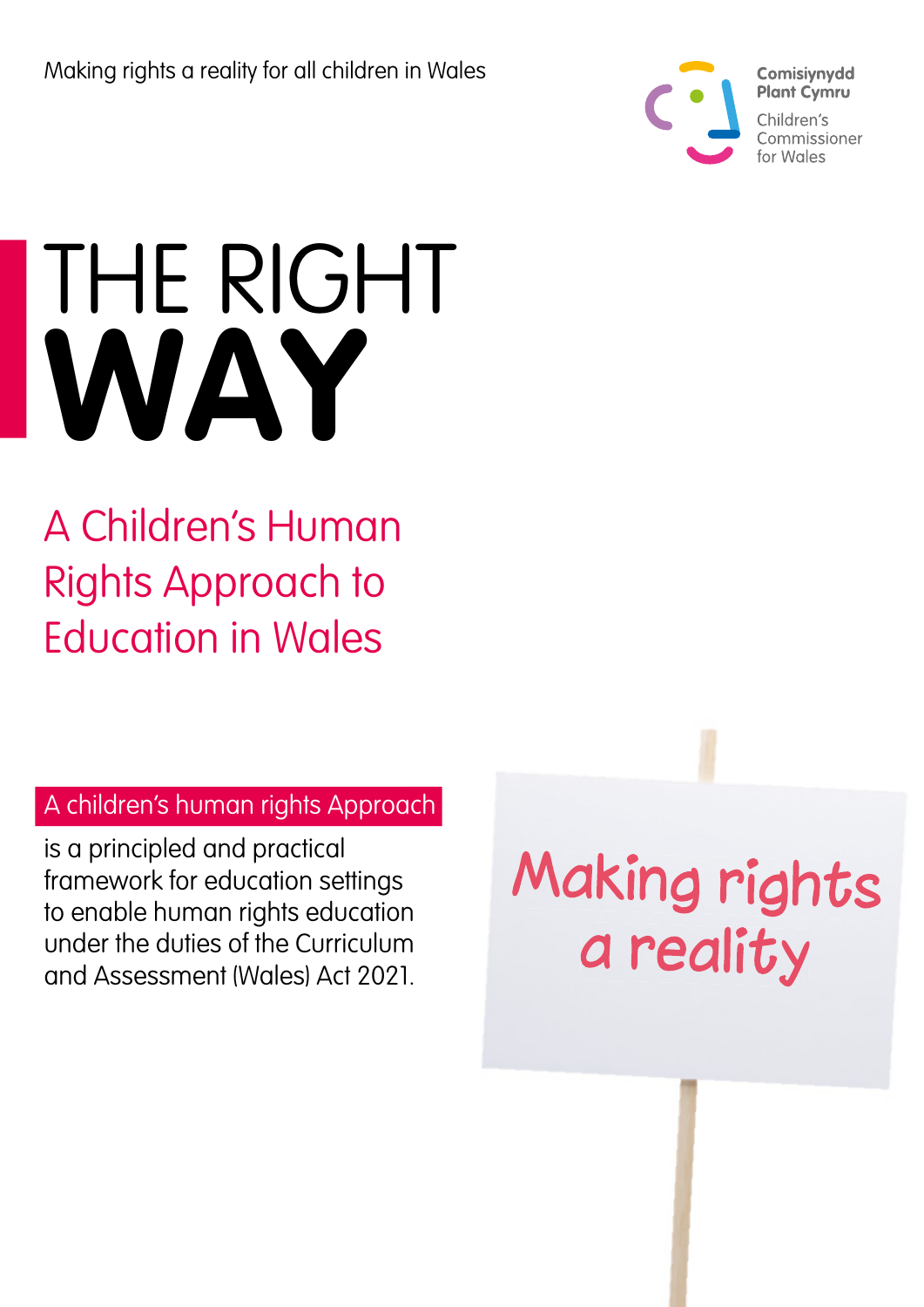# THE RIGHT **WAY**

#### **Who is this framework for?**

This framework will support the leaders of education settings to develop a children's human rights approach in their setting. All education settings in Wales can adopt this approach, including: schools; early years settings; Further Education; EOTAS settings; informal education and youth work settings and home education settings. Education departments of local authorities can also use this framework to support children's rights approaches across their provision. Higher Education Institutes can use this framework to support Initial Teacher Education.

Individual educators will also find useful resources and ideas for rights-based practice throughout this framework. Successful implementation of a children's human rights approach requires a whole setting approach with clear leadership and commitment from all staff in the setting.

#### **Contents**

| Introduction                                                             | 3  |
|--------------------------------------------------------------------------|----|
| Acknowledgements                                                         | 4  |
| How The Right Way framework supports your statutory duties               | 5  |
| The Human Rights of Children                                             | 7  |
| The United Nations Convention on the Rights of the Child;                | 7  |
| The United Nations Convention on the Rights of Persons with Disabilities | 8  |
| A children's human rights approach                                       | 9  |
| Embedding children's human rights                                        | 10 |
| Equality and Non-discrimination                                          | 12 |
| Empowering children                                                      | 15 |
| Participation                                                            | 18 |
| Accountability                                                           | 20 |
| How can the Children's Commissioner for Wales support you?               | 22 |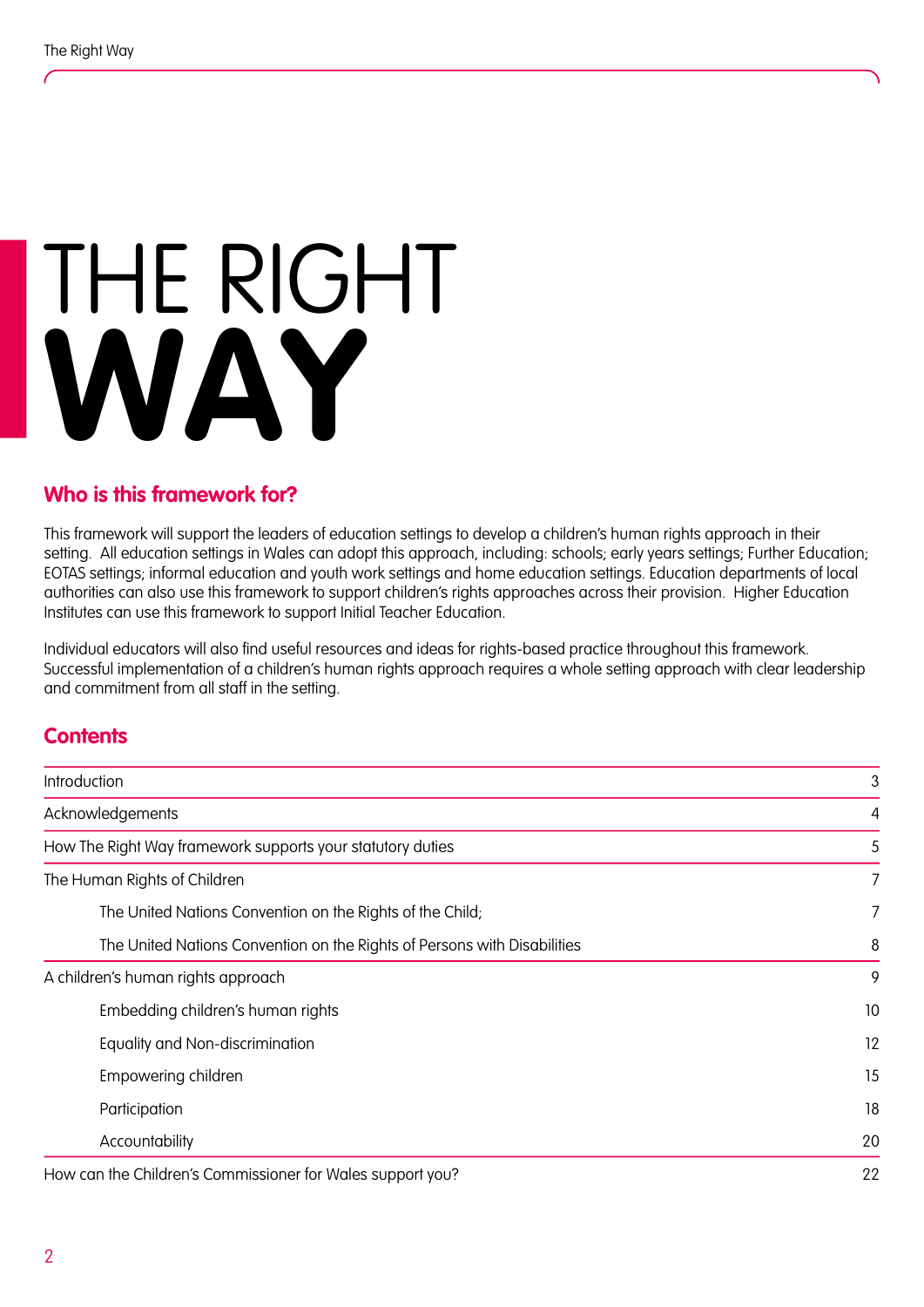## **INTRODUCTION**

<span id="page-2-0"></span>Wales should be a country where every child experiences their human rights. For this to happen the human rights of children need to be part of our laws. But just as important is that human rights are understood, and are part of our culture and environment.

Human rights education is a cross-cutting theme of our [new curriculum in Wales.](https://hwb.gov.wales/curriculum-for-wales/designing-your-curriculum/cross-cutting-themes-for-designing-your-curriculum/#human-rights) Human rights education means that adults and children:

- Learn **about** human rights;
- Learn **through** human rights;
- Learn **for** human rights.

This means that children and adults know and understand their human rights, they experience their human rights in their education, and they are empowered with the skills to advocate for their rights and those of others.

This theme is visible through Welsh Government's curriculum guidance. Developing an understanding of rights is integrated into learning descriptions for the [Humanities](https://hwb.gov.wales/curriculum-for-wales/humanities/descriptions-of-learning/) and [Health and Wellbeing](https://hwb.gov.wales/curriculum-for-wales/health-and-well-being/descriptions-of-learning/) Areas of Learning and Experience, and [Relationships and Sexuality](https://hwb.gov.wales/curriculum-for-wales/designing-your-curriculum/cross-cutting-themes-for-designing-your-curriculum/#relationships-and-sexuality-education-(rse):-statutory-guidance)  [Education.](https://hwb.gov.wales/curriculum-for-wales/designing-your-curriculum/cross-cutting-themes-for-designing-your-curriculum/#relationships-and-sexuality-education-(rse):-statutory-guidance) The wider requirements of the curriculum set out [human rights education as a cross cutting theme](https://hwb.gov.wales/curriculum-for-wales/designing-your-curriculum/cross-cutting-themes-for-designing-your-curriculum/#human-rights) of the curriculum and set out how learners need to [meaningfully](https://hwb.gov.wales/curriculum-for-wales/designing-your-curriculum/implementation-and-practical-considerations/#co-construction)  [experience their participatory rights](https://hwb.gov.wales/curriculum-for-wales/designing-your-curriculum/implementation-and-practical-considerations/#co-construction) in curriculum design.

Importantly, children's human rights are on the face of the [Curriculum and Assessment \(Wales\) Act 2021](https://www.legislation.gov.uk/asc/2021/4/section/64/enacted), which sets out that all staff involved in delivering the curriculum need to develop knowledge and understanding of children's human rights under two UN Conventions:

- The United Nations Convention on the Rights of the Child (UNCRC)
- The United Nations Convention on the Rights of Persons with Disabilities (UNCRPD)

The UNCRC sets out the human rights of children. The UNCRPD sets out what human rights mean for disabled people, including disabled children. Explanations of both of these Conventions are included in this framework. Both of these Conventions are also fundamental to the [Additional](https://gov.wales/sites/default/files/publications/2021-03/the-additional-learning-needs-code-for-wales-2021.pdf)  [Learning Needs and Education Tribunal \(Wales\) Act 2018.](https://gov.wales/sites/default/files/publications/2021-03/the-additional-learning-needs-code-for-wales-2021.pdf)

The Right Way: a children's human right approach for education in Wales, complements the Welsh Government guidance. It sets out how education professionals can draw together different elements of their provision into a practical and coherent approach based on the principles of these two Conventions. Throughout this framework, there are links to how this supports the curriculum and the wider duties of the school.

This approach to education will enable professionals to put their learning about children's human rights into practice. And it is this practice that will mean rights become a reality for every child in Wales.

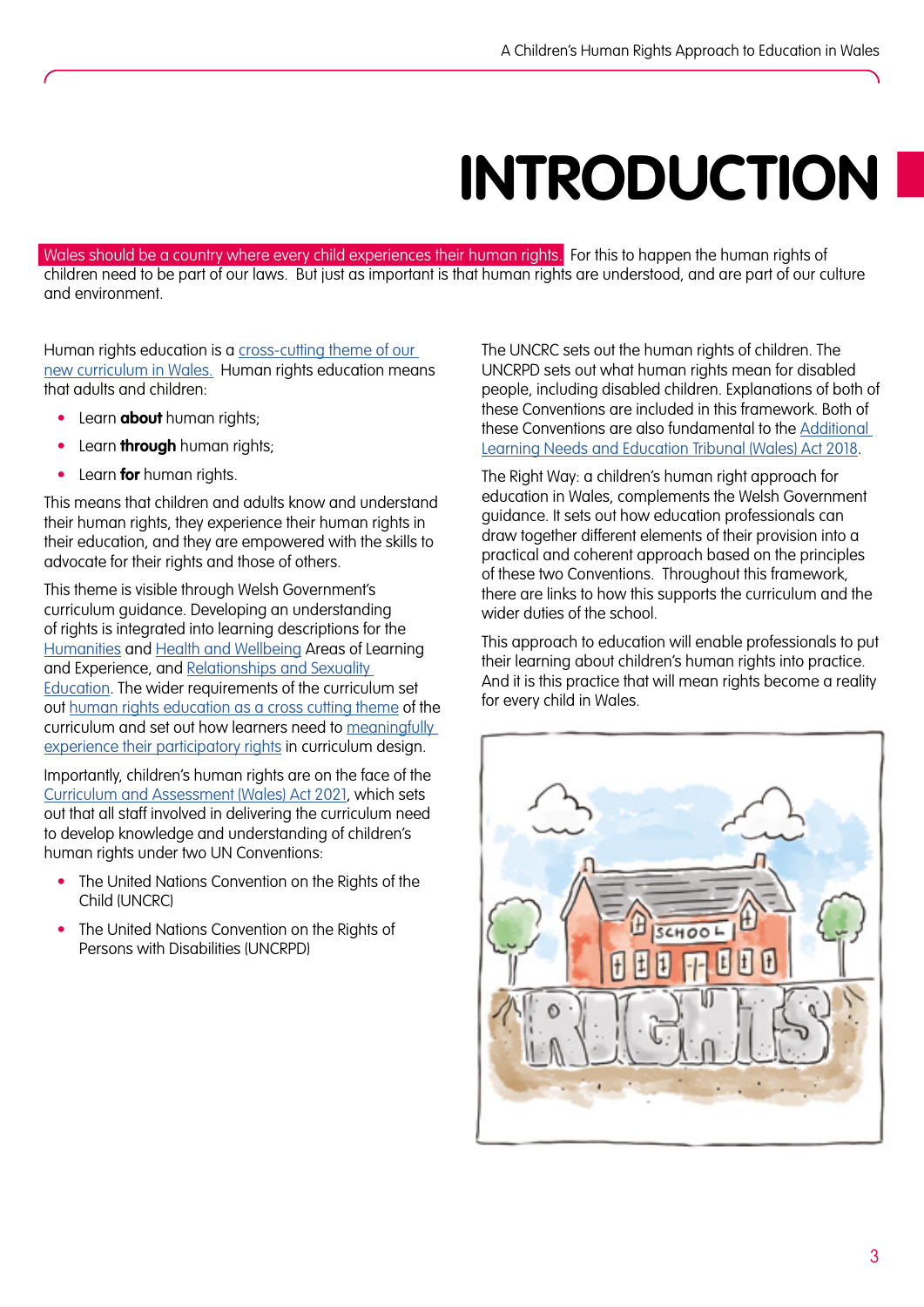## <span id="page-3-0"></span>**ACKNOWLEDGEMENTS**

This framework is an adaptation of the [Children's Commissioner's Right Way for Public Bodies](https://www.childcomwales.org.uk/the-right-way-a-childrens-rights-approach/a-childrens-rights-approach-to-education-in-wales/), which was created with expert advice from the Wales Observatory on Human Rights of Children (based at Swansea and Bangor universities).

In addition, thank you to members of our Advisory Panels and the following organisations and settings for their advice in the development of this framework:

- Cefn Saeson Comprehensive School, Neath Port Talbot;
- Central South Consortium;
- Equality and Human Rights Commission;
- Estyn;
- Education Achievement Service (SE Wales);
- Our Lady's R.C. Primary School, Rhondda Cynon Taff;
- Parents Voices in Wales;
- Ysgol Gynradd Gymraeg Dewi Sant, Carmarthenshire;
- Ysgol Gynradd Gymraeg Rhosafan, Neath Port Talbot;
- Ysgol Hafod Lon, Gwynedd;
- Ysgol Y Wern, Cardiff;

#### **Case studies**

Thank you to all the settings providing examples of rightsbased practice. These have been shared through this framework and on the Children's Commissioner's website, which we will update on an ongoing basis.

Case studies are included to enable professionals to share rights-based practice that their setting has developed. In most examples, descriptions of practice have been provided directly by professionals themselves.

The Children's Commissioner's office does not have a role in accrediting human rights approaches in settings. However, we are keen to hear and share ideas that can inspire rights approaches across Wales. If your setting has a case study you would like to share with us, please contact: [post@childcomwales.org.uk](mailto:post%40childcomwales.org.uk?subject=)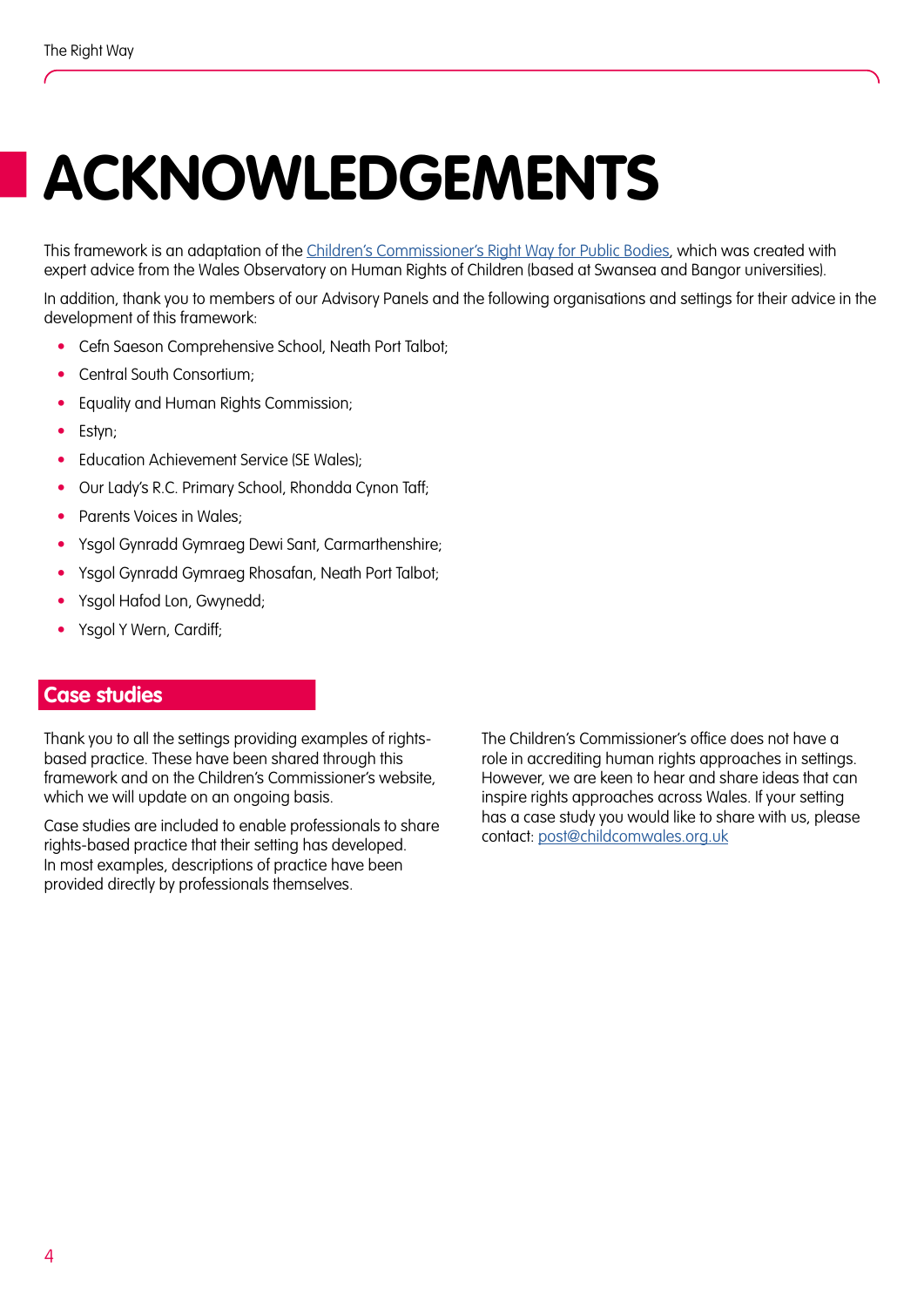### <span id="page-4-0"></span>**HOW THE RIGHT WAY FRAMEWORK SUPPORTS YOUR STATUTORY DUTIES**

Children's human rights are relevant to all laws and guidance relating to education settings, and the Right Way approach is an effective framework to help you meet all your statutory duties. This section summarises how the Right Way framework supports you to meet some key elements of the curriculum and wider education guidance.

- The Right Way supports the four purposes and learning in all Areas of Learning and Experience. This [mapping](https://www.childcomwales.org.uk/wp-content/uploads/2022/03/Curriculum-Paper-for-teachers-2022-English.pdf ) document shows how curriculum outcomes link to children's human rights.
- Section 64 of the Curriculum and Assessment (Wales) [Act 2021](https://www.legislation.gov.uk/asc/2021/4/section/64/enacted) sets out a duty to promote knowledge and understanding of UN Conventions on the rights of children and persons with disabilities.
- Section 63 of the Curriculum and Assessment (Wales) [Act 2021](https://www.legislation.gov.uk/asc/2021/4/section/63/enacted) sets out a duty to have regard to mental health and emotional well-being of children and young persons. This is aligned to Article 24 of the UNCRC, and the aims of education set out in General Comment Number 1.
- Human rights education is a cross-cutting theme [of the curriculum in Wales,](https://hwb.gov.wales/curriculum-for-wales/designing-your-curriculum/cross-cutting-themes-for-designing-your-curriculum#human-rights) and the principles of a human rights education, informed by the UNCRC and the UNCRPD, are part of the wider requirements settings must consider when designing their curriculum.
- Participation is a key cross-cutting principle of both the UNCRC and the UNCRPD. Curriculum guidance sets out that learners must participate in curriculum [design](https://hwb.gov.wales/curriculum-for-wales/designing-your-curriculum/implementation-and-practical-considerations/#co-construction) in their setting.

#### **Curriculum Additional Learning Needs and <b>Additional Learning Needs and Education Tribunal (Wales) Act 2018**

- The Additional Learning Needs Code for Wales [2021](https://gov.wales/sites/default/files/publications/2021-03/the-additional-learning-needs-code-for-wales-2021.pdf) sets out a rights-based approach as a key underpinning principle of the ALN system. It sets out how the Code is informed by the United Nations Convention on the Rights of the Child (UNCRC) and United Nations Convention on the Rights of Persons with Disabilities (UNCRPD), and references the principles of the Children's Commissioner's Right Way approach.
- The participation of children and young people in decision making about their ALN is an essential part of the rights-based approach.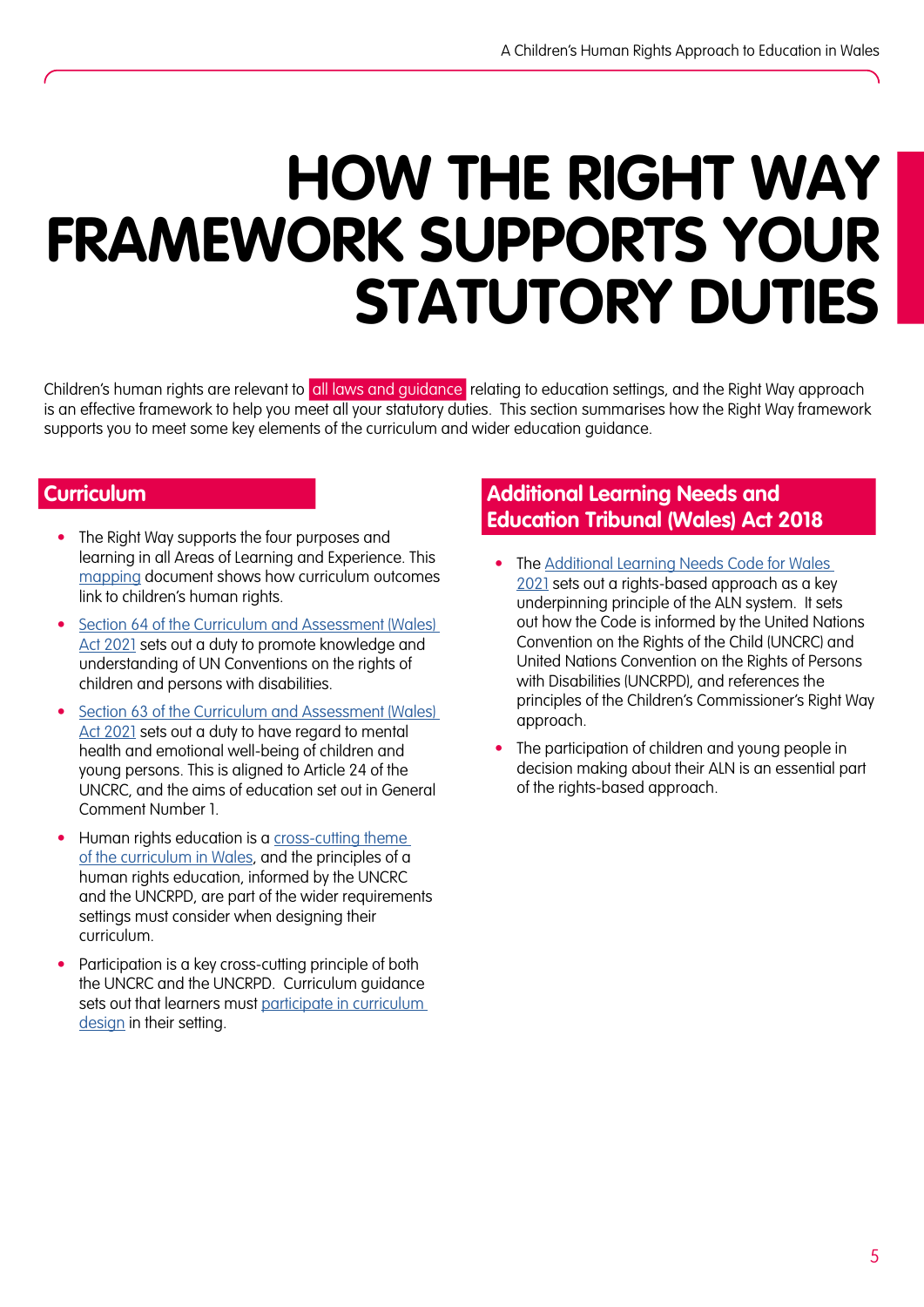#### **Statutory anti-bullying guidance: [Rights, Respect and Equality](https://gov.wales/school-bullying)**

- This statutory quidance sets out a rights-based approach to preventing and responding to bullying, which is informed by children in the setting;
- Guidance also includes duties on governing bodies to record and monitor bullying and to use this information to plan preventative approaches.

#### **Public Sector Equality Duty**

• Equality and non-discrimination are central human rights principles and a principle of The Right Way approach. Under the Equality Act 2010 public bodies must have due regard to the need to:

> (a) eliminate discrimination, harassment, victimisation and any other conduct that is prohibited under that Act;

(b) advance equality of opportunity between persons who share a relevant protected characteristic and persons who do not share it;

(c) foster good relations between persons who share a relevant protected characteristic and persons who do not share it.

#### **School Councils** safety and developments and development of the safety and development of the safety and development of the safety and development of the safety and development of the safety and development of the safety and development of

• Participation is a key cross-cutting principle of both the UNCRC and the UNCRPD. The <u>School Councils</u>  $[Wales]$  Regulations 2005 set out that a school must have a school council to discuss matters relating to their school, education and any other matters of concern or interest and to make representations on these to the governing body and head teacher. support children's capacity to take decisions and act  $\bullet$  Participation is a key cross-cutting principle of both

#### **Keeping Learners Safe** the receiving end of good or bad treatment from



- Protection from harm is integral to the UNCRC (articles 19, 33, 34, 35, 36, 37). Welsh Government guidance, <u>Keeping Learners Safe</u>, sets out that developing children's understanding of their rights is an important preventative measure to safeguard the welfare of children and young people. Enabling children to experience their right to have their opinion heard when adults are making decisions that affect them (article 12 of the UNCRC) is a key safeguarding tool.
- The Keeping Learners Safe guidance recommends and outlines the principles of the Children's Commissioner's Right Way approach.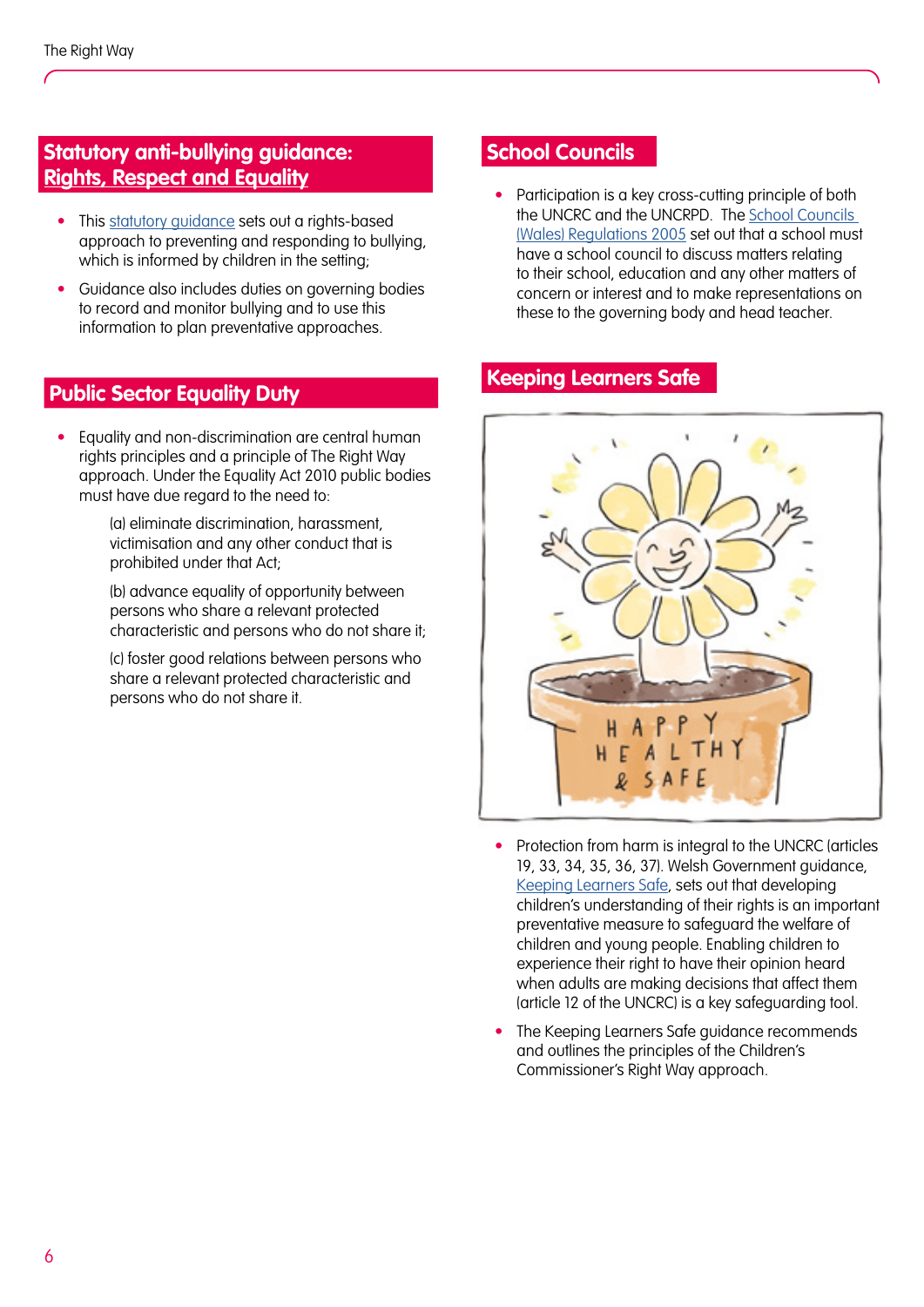### **THE HUMAN RIGHTS OF CHILDREN**

#### <span id="page-6-0"></span>**What are human rights?**

All humans have human rights. These were set out in the Universal Declaration of Human Rights in 1948. This declaration was introduced as a direct response to the atrocities of World War II, but built on ideas about justice and fairness that had been in existence in many different societies and cultures. The Universal Declaration was not legally binding but soon it became the foundation stone of international human rights law. This body of international human rights law is always evolving, with efforts to apply and develop the rights and freedoms of the Universal Declaration to particular issues and social groups. There are now over 80 international human rights treaties that protect human rights, based on the core principles of the Declaration.

Human rights guarantee basic freedoms and meet the basic needs of all humanity, underpinned by respect for human dignity. Human rights treaties and Conventions are binding on government and on public authorities at all levels in the UK, and provide a strong ethical framework for planning, decision-making and action.

#### **The United Nations Convention on the Rights of the Child (UNCRC)**

Children aged 0-17 years are given special human rights protection by the United Nations Convention on the Rights of the Child (UNCRC). In 1991 the United Kingdom formally agreed to ensure that every child in the UK has all the rights listed in the convention by ratifying the UNCRC. The Welsh Government adopted the Convention as the basis for policy making for children and young people in Wales in 2004. The Rights of Children and Young Persons (Wales) Measure 2011, strengthened and built on the rights based approach of the Welsh Government to making policy for children and young people in Wales, placing a duty on all Welsh Ministers to have due regard to the UNCRC when exercising any of their Ministerial functions.

The UNCRC recognises that children are in a different situation than adults and will often have different needs, and that children face particular challenges because childhood involves stages of physical or emotional development. The rights set out in the UNCRC are an additional safeguard of their safety and development, and support children's capacity to take decisions and act autonomously. All of the articles of the Convention cover three main themes: **Participation**, **Provision** and **Protection**.

The articles on **Participation** are based on the idea of the child or young person as someone who actively contributes to society as a citizen, and to the decision making that affects their own life.

**Provision** articles cover the basic rights of children and young people to survive and develop. These range through health care, food and clean water to the requirements for education and environment.

**Protection** articles deal with exploitation of children and young people at work; physical, sexual and psychological abuse; discrimination and other mistreatments which many still suffer, including in the UK.

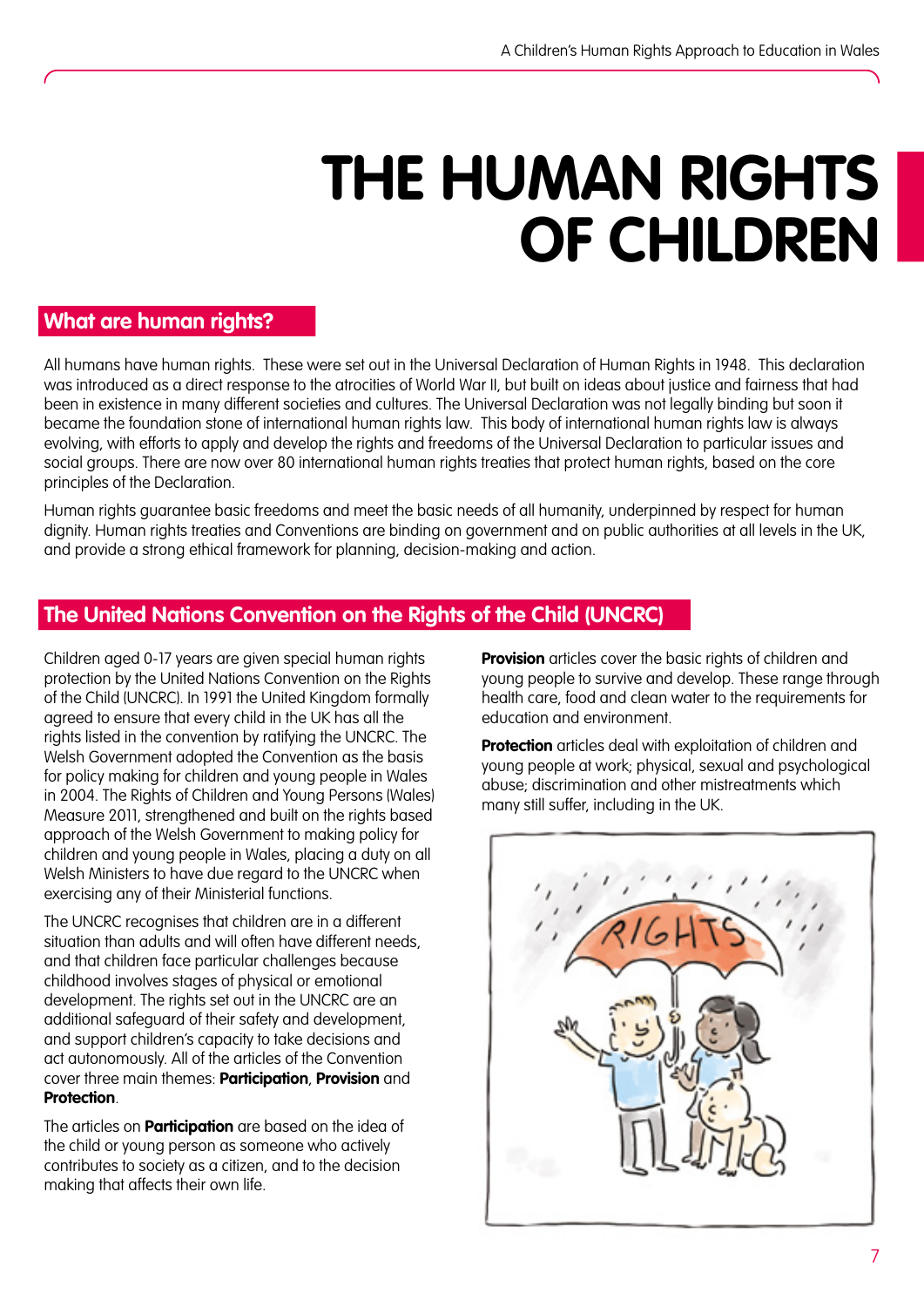#### <span id="page-7-0"></span>**The United Nations Convention on the Rights of Persons with Disabilities (UNCRPD)**

The United Nations General Assembly adopted the Convention on the Rights of Persons with Disabilities and its Optional Protocol on 13 December 2006. Before the adoption of this Convention, other human rights instruments already addressed disability, either as part of a general focus or more specifically. But the Convention was necessary to reaffirm the human rights of persons with disabilities and to ensure their participation in society as equal members. The Convention could also more fully address the challenges facing persons with disabilities and could better protect and promote their rights through a legally binding instrument.

The purpose of the Convention is set out in its article 1: to promote, protect and ensure the **full and equal enjoyment of all human rights** and fundamental freedoms by all persons with disabilities, and to promote respect for their inherent dignity. Article 1 also explains what is meant by "persons with disabilities". The Convention does not provide a closed definition of disability. It states that disability is an evolving concept, and includes all disabilities. The Convention also reflects a **social and rights-based model of disability.** 

The [Additional Learning Needs Code for Wales 2021](https://gov.wales/sites/default/files/publications/2021-03/210326-the-additional-learning-needs-code-for-wales-2021.pdf)

also refers to a social model. This model advocates that it is society that creates barriers (in attitudes or the environment) which disable people, rather than people being disabled by physical or mental impairments. The social model is a positive approach to disability, which focuses on removing barriers to equality.

The **principles** of the UNCRPD are set out in Article 3. These are:

- Respect for inherent dignity, individual autonomy including the freedom to make one's own choices, and independence of persons;
- Non-discrimination;
- Full and effective participation and inclusion in society;
- Respect for difference and acceptance of persons with disabilities as part of human diversity and humanity;
- Equality of opportunity;
- Accessibility;
- Equality between men and women;
- Respect for the evolving capacities of children with disabilities and respect for the right of children with disabilities to preserve their identities.

The UNCRPD also includes specific considerations relating to **children**. Article 7 sets out that disabled children have the same rights as all other children. Article 23 provides disabled children and their families with the right to information and support and Article 24 sets out that disabled children have the right to inclusive education with support to develop their skills and talents to the full.

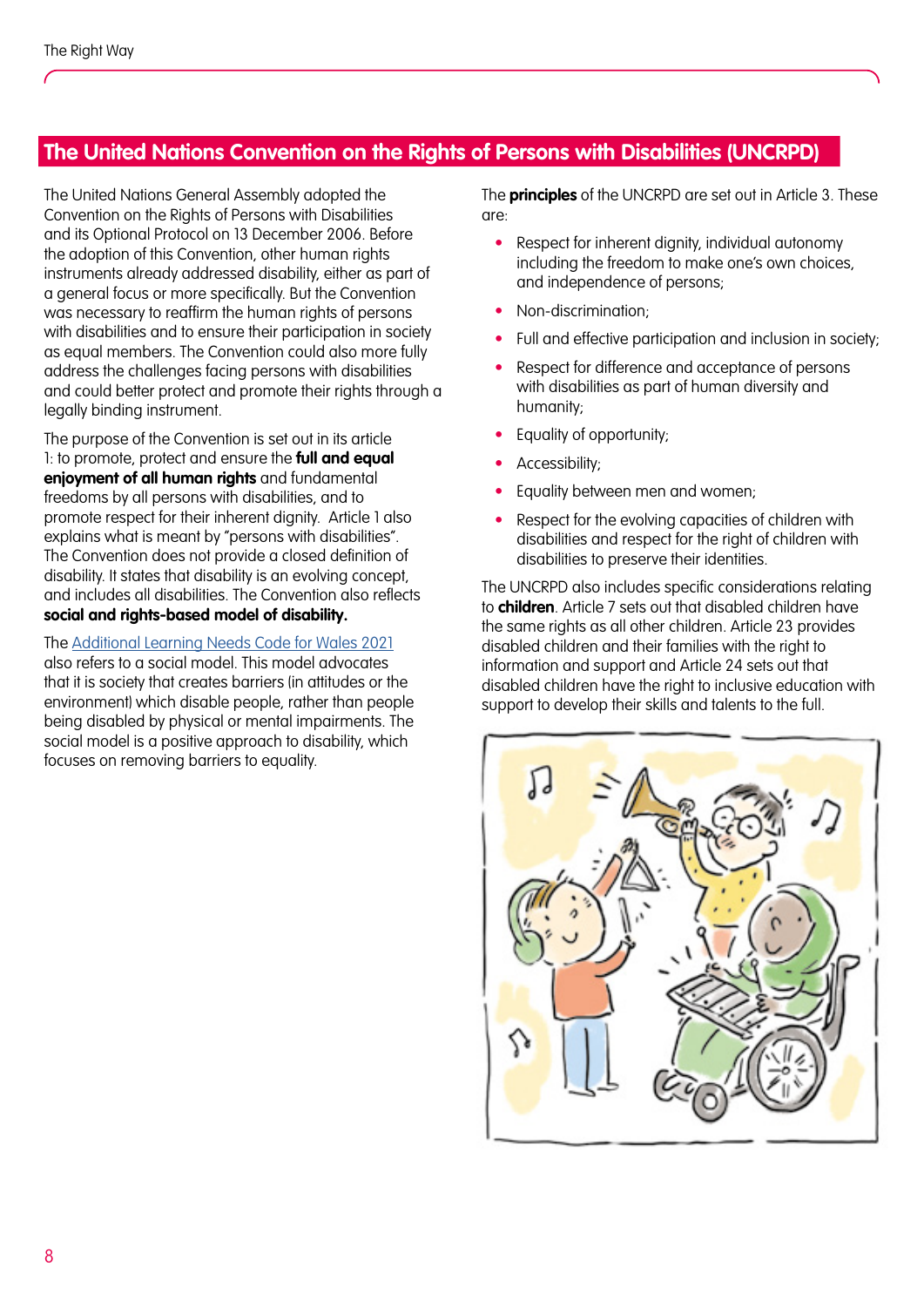### <span id="page-8-0"></span>**A CHILDREN'S HUMAN RIGHTS APPROACH**

This section sets out how settings can use a children's human rights approach to develop a rights-based practice in their setting. The Right Way approach supports settings that are beginning to develop this practice, and also supports those settings who are already familiar with rights-based approaches to develop their practice and further embed the principles of human rights. The approach has been developed from the [Children's Commissioner's](https://www.childcomwales.org.uk/the-right-way-a-childrens-rights-approach/)  [children's rights approach for public bodies.](https://www.childcomwales.org.uk/the-right-way-a-childrens-rights-approach/) This bespoke approach for education is linked specifically to the legal requirements of education in Wales, and uses case studies from across Wales to illustrate rights-based education practice under each of the principles. Many education settings in Wales already have well-developed practices to develop a human rights approach for children: often adopting the principles and suggestions described below will complement or improve what is already working.

The principles of a human rights approach for children are:

- Embedding children's human rights
- Equality and Non-discrimination
- Empowering children
- **Participation**
- **Accountability**



Education settings can use our tool to self-evaluate how far these principles are already integrated into their practice, and to set targets for improvement.

#### **Young People's Advice**

The Children's Commissioner's Young People's Advisory Panel gave the examples below as indicators of a children's human rights approach in an education setting.

We know rights are **embedded** when:

- The school council is involved as an integral part of decision making
- There is mutual respect between staff and pupils
- Our learning is linked to our rights

We know there is **equality and non-discrimination** when:

- We have a safe place to go to if we feel we are experiencing discrimination
- We have space to practice our faith and halal food is available in the canteen
- Our school is honest about bullying

We know we are **empowered** when:

• We have an opportunity to explore and discuss our rights in school

We know we can **participate** when:

- We all experience our right to have a say
- Our school lets us all know about opportunities to have a say

We know our setting is **accountable** to us when:

- Teachers tell us how our views have been taken into account
- We get monthly e mails on how our school uses our feedback
- We know what is done when we raise issues like bullying or discrimination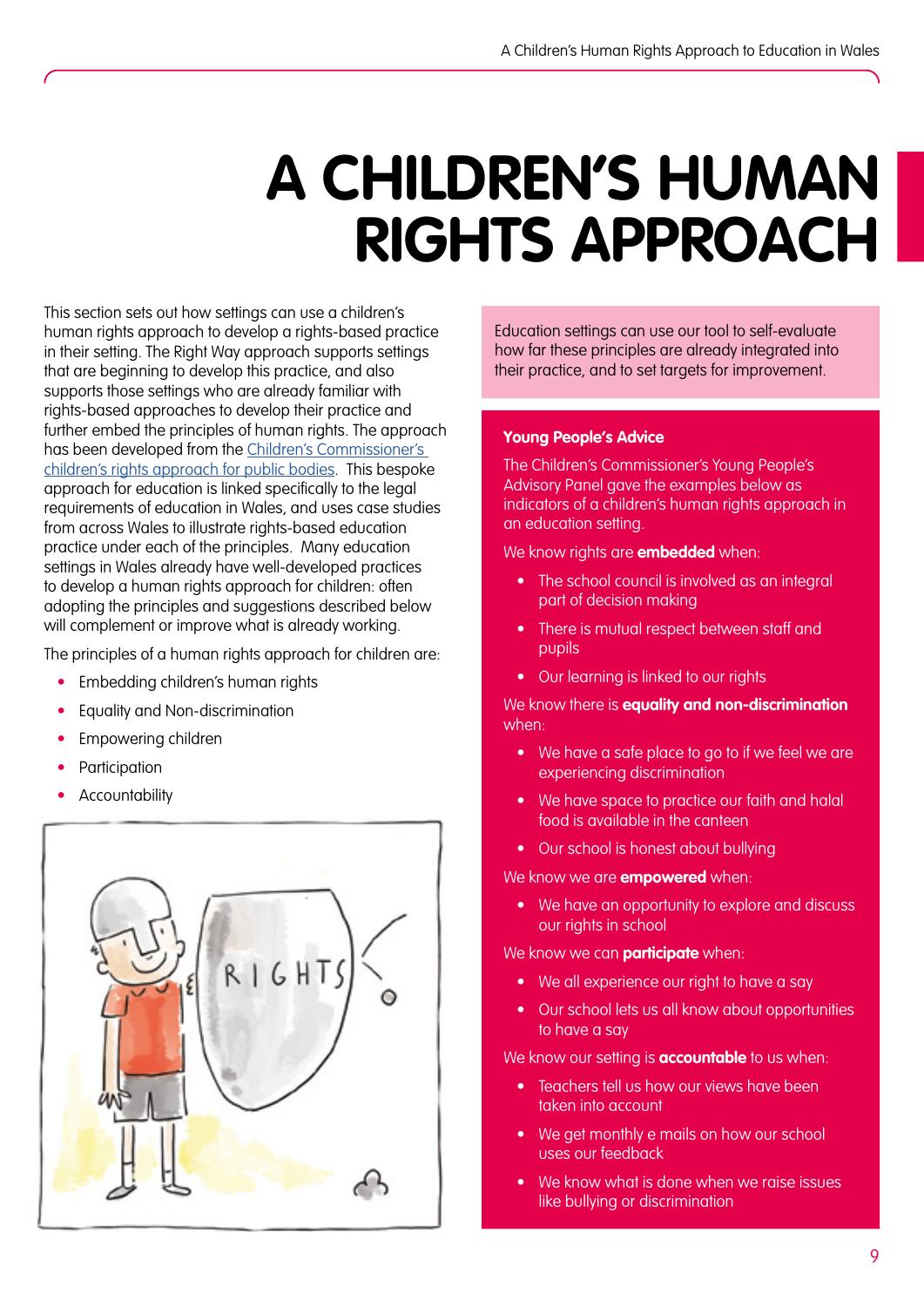### <span id="page-9-0"></span>Embedding children's human rights

#### Children's human rights should be at the core of whole setting planning and delivery.

Leadership is critical to ensuring that rights are embedded in the setting. At a senior level, leaders need to understand children's human rights and set a clear direction to embed rights into their organisation. This should be supported with an action plan that is monitored and regularly reviewed.

Professional learning is also a central requirement: all staff rrolessional learning is also a central requirement. all s<br>in the setting, including leaders, associate and support staff, should develop knowledge and understanding of the and, shootd develop knowledge and chaefstanding of in the new curriculum. Clear leadership should ensure that  $\overline{\phantom{a}}$ this understanding enables staff to make links with their<br>practice, and to promote rights in their day to day work. practice, and to promote rights in their day-to-day work.

praence, and to promote rights in their day to day work.<br>Similarly all governors need awareness of the principles and content of children's human rights, and should be able to consider these in decision making. As school policies To consider mese in decision making. As scribbi policies<br>are reviewed, staff and governors should ensure they are consistent with the principles of these Conventions. imuny an gove

There should be coordination across different areas of the school, and also with external services to ensure and know they have a voice. that the principles of children's human rights are always indi me principles of children's noman rights are diways<br>applied. This will help ensure that the best interests of the child (article 3) are a primary consideration in all decisionmaking concerning individual children and groups of pupils" children. It should be clear how children's human rights<br>' have been taken into account.



In order to put the principle into practice:

- Develop a clear strategic vision to embed a children's rights approach. Evaluation shows that leadership is key to ensuring this. **Leaders in a setting need to champion this vision** and drive it forward with a clear action plan.
- Leaders should implement this vision with an **action plan** of specific, measurable, and timebound targets, which are based on this Right Way framework.
- Identify **key individuals or a team** with responsibility to take forward your action plan, and to support others to develop their practice. Implementation of your action plan should be reflected in the performance management and appraisal of individuals.
- Children are **key individuals** to include in this group and you could also include governor representatives.<br>This aroun could also run the Children's This group could also run the Children's Commissioner's free and bilingual <u>Ambassadors</u><br>Sebaras in vaur oetting [scheme](https://www.childcomwales.org.uk/our-schemes/ ) in your setting.
- $\bullet$  Ensure that the whole staff body have professional learning to develop knowledge and understanding of the UNCRC and UNCRPD, in line with legal requirements of the curriculum. Support this with Welsh Government's professional learning resources, due September 2022 on Hwb.
- Refer to the UNCRC and UNCRPD in all policies and other forme of case and orient bill all policies and other documents setting out vision and values. official documents seming our vision and values.
- **•** Ensure your governors (or equivalent governance structure) have training in children's human rights. Support this with Welsh Government's professional learning resources, due September 2022 on Hwb.
- Make sure parents and carers know that children's human rights are important to your setting making the unpertainties, you coming **communications and events**: website; letters; open commentance and creme making hands, epidons days; reports to parents; open assemblies; school ences in the main of parameters and the community children have influenced decisions and performances; governor's annual report; school procurrences, generally experience prospectus. You can use our [simple parents' guide](https://www.childcomwales.org.uk/uncrc-guide-for-parents/) to prosponsor not can occlose <u>campic parameters</u> are involved in the process. Participation should
- Ensure that you link children's human rights to the four purposes and the six Areas of Learning and **Experience**. " You can use our curriculum <u>[rights-map](https://www.childcomwales.org.uk/wp-content/uploads/2022/03/Curriculum-Paper-for-teachers-2022-English.pdf )</u> to support this.  $\bullet$  - Ensure that you link children's human rights to ti
	- Carry out an **initial and on-going evaluation** of levels of knowledge and understanding of children's rights amongst staff, governors, pupils and the wider school community.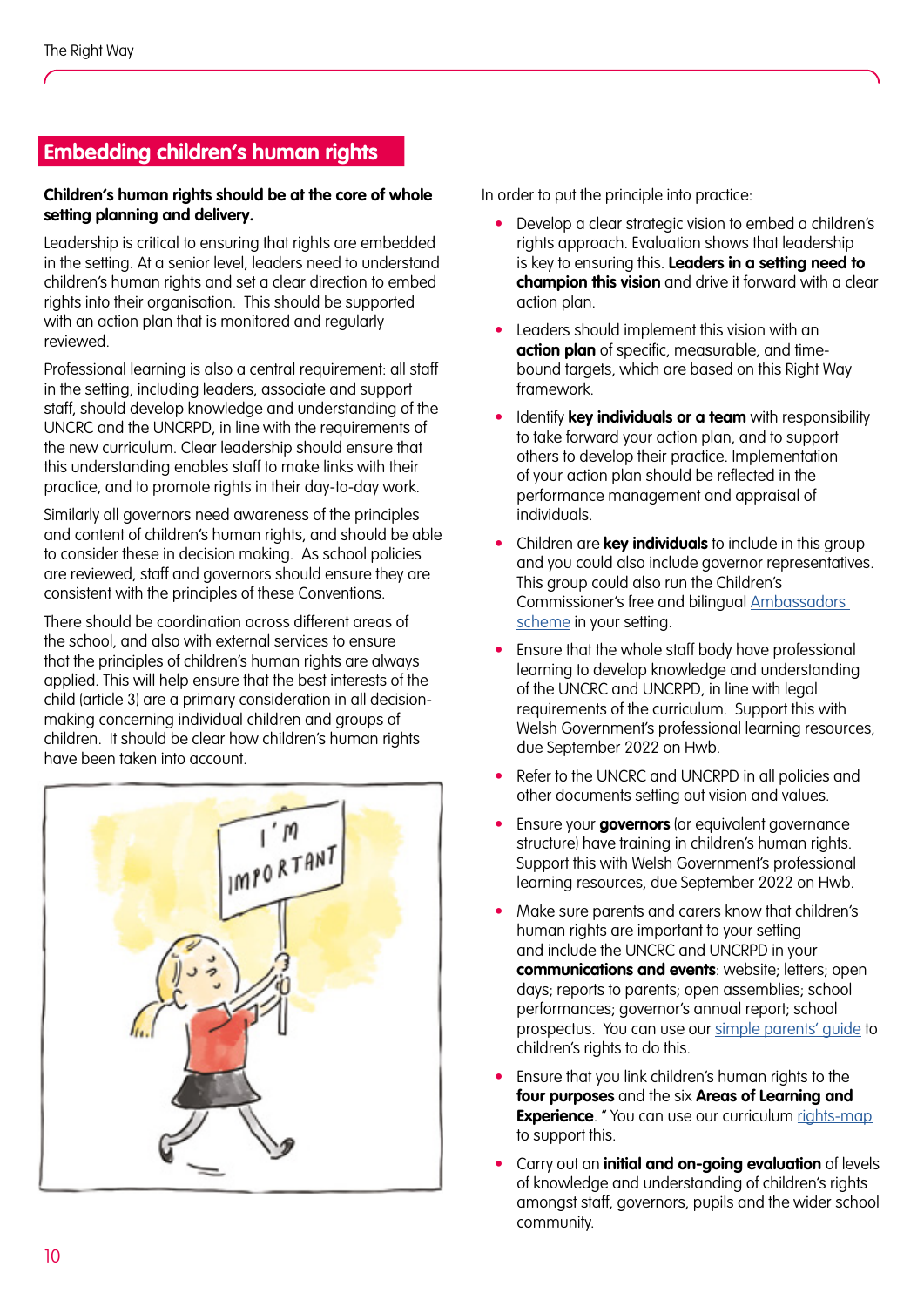#### Case Study: **Mudiad Meithrin: enabling young children across Wales to learn through rights**

Fins children's rights indiriework can be dadpled<br>for maintained and non-maintained settings. We also believe the principles can greatly emiddle the offer of the new curriculum in Wales for early<br>the sure active as the house teams of we with Martinal years senings. We nave learned up will modidately<br>Meithrin – the main provider of Welsh-medium early we miniment is main provider or websited on the didn't be years care and education – to develop resources years care and each more of the school des to support early years settings and others working<br>to the support of the rights and others working will younger children, incloding wales Trying Slam<br>programme, to implement rights-based practice. All programme, to implement rights-based practice. All<br>these resources are aligned with The Right Way, and shere resources are angried with the Ngm way, and<br>have been because the device being additional here, Dr Gwenllian Lansdown Davies, chief executive<br>here, Dr Gwenllian Lansdown Davies, chief executive exemple the school of the school is the school is committed. supporting rights-based practice in the early years: This children's rights framework can be adapted also believe the principles can greatly enhance years settings. We have teamed up with Mudiad with younger children, including Wales' Flying Start of Mudiad Meithrin, explains the reasons behind

**"At Mudiad Meithrin, we are passionate about Theory enabling all children in Wales to access their rights to play, learn and grow in Welsh. Having a** framework which enables us as an organisation and our settings to turn this ambition into a reality is something we were keen to support. We hope that by producing such materials we **conclearly demonstrate to everyone working teaching that an understanding that an understanding with children, at whatever stage of their lives,** that a children's rights approach is something  $\frac{1}{2}$  in different continual dependent continually developed  $\frac{1}{2}$ and explored. **practical, achievable and powerful."** 

The materials being developed with Mudiad Meithrin will be available from our Right Way hub on our website: [www.childrenscommissioner.wales](http://www.childrenscommissioner.wales)



#### Case Study: **Ringland Primary: children's rights as the foundation for the whole school**

"with rights we have developed **"Part of being a teacher at Ringland is**  more empathy towards others, **how this affects our everyday pedagogy and**  especially the right to learn" **practice." knowing the value of children's rights and** 

Pupil, Secondary School.  $\blacksquare$  Newport. The curriculum is designed to fulfil the UNCRC and the four purposes together. Each school<br>weak starts with an article of the UNCRC linked to week starts will all alliele of the crocke, linked to<br>the curriculum, which is explored through 'Mindful Monday' across the whole school. Weekly assemblies focus on a value each week, and the link between the<br>value and children's rights is evaluined. Curriculum value and enhancing rights is explained. Concoloring design is reviewed and evaluated using pupil voice groups, which then feeds into development planning. The rights ambassadors lead wellbeing learning Children's rights are the foundation of the school values and ethos in Ringland Primary School in week starts with an article of the UNCRC, linked to value and children's rights is explained. Curriculum walks, and feedback to teachers using a RAG system (Red, Amber, Green).

In addition to directly linking the principles of the Convention to learning, the school has a children's rights strategy and has linked children's rights to policies, will upprouches wellbeing and engage<br>based on articles of the UNCRC. All staff and governors have received children's rights training and  $\blacksquare$  staff have formed a children's rights steering group policies, with approaches wellbeing and engagement of Super Ambassadors report regularly to the school Governing body and the schools Wellbeing Governor.

Empowering children Ambassadors are a vital part of the approach to the schools planning and practice. Ringland Primary has also taken part in the Children's Commissioner's Ambassador Scheme for the last five years: the rights ambassador group and the Super rights, ensuring that children's voices are reflected in

Employee Departed Channett Deputy Lload cuple Dawn Robertson-Stannett, Deputy Head, explains the<br>impacts for shildren able to take a dvantage of rights, and to engage of rights, and to engage  $\alpha$ 

**"Our Super Ambassadors are informed about their rights and are given opportunities to be creative with their missions. They have been pivotal in delivering information about safety** and wellbeing in school. They are empowered to make decisions, take assemblies and deliver **Presentations to our Governors."** 

in their everyday lives. Empowerment changes **"All our children are able to confidently discuss** their rights and they know why they are so **important. This is an integral part of building their confidence, self-belief and awareness of the rights of others." the rights of others."** 

development of the child (guaranteed by Article 6) and the child (guaranteed by Article 6) and Article 6 and A

of the UNCRC).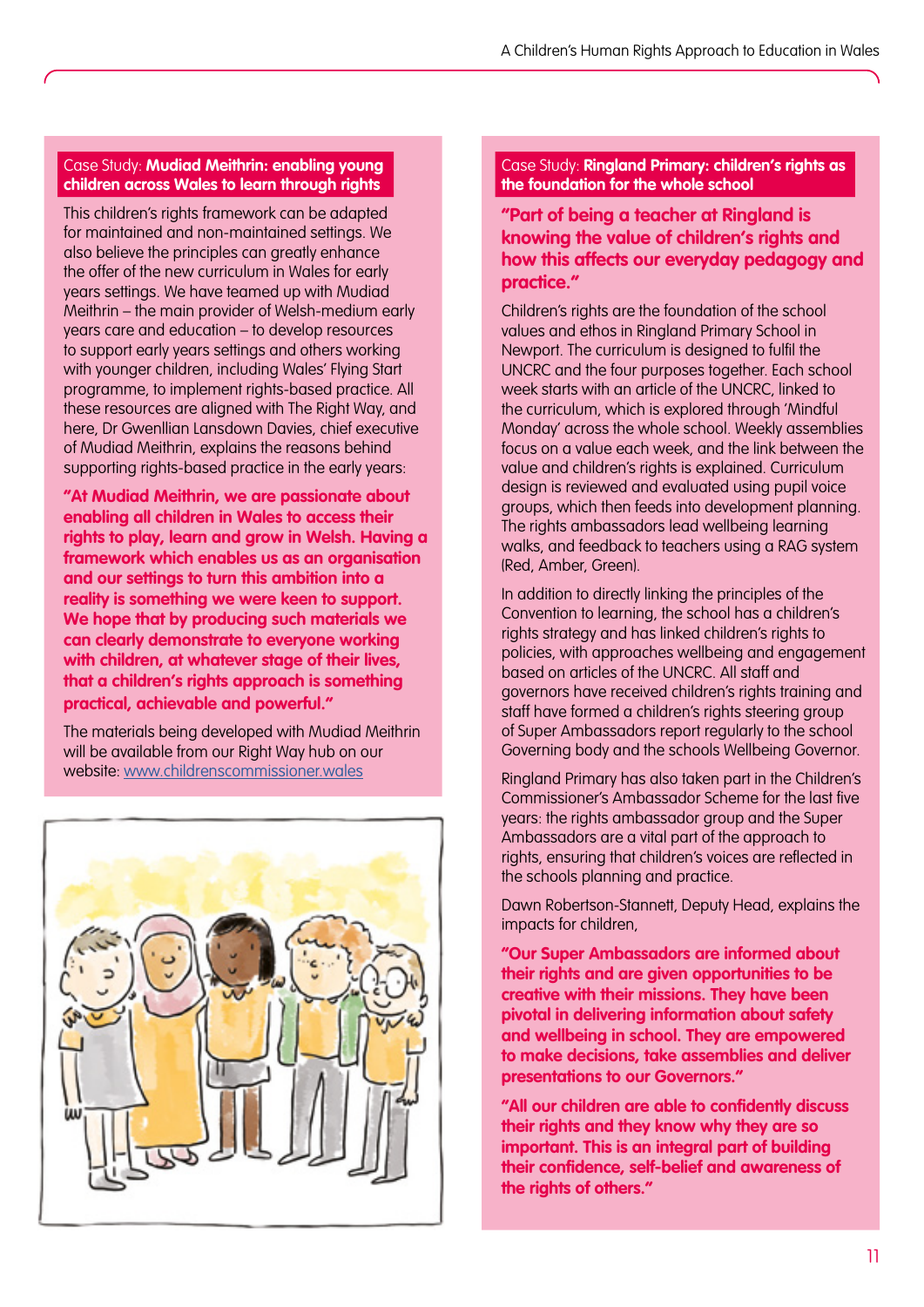#### <span id="page-11-0"></span>**Equality and non-discrimination**

Equality is about ensuring that every child has an equal opportunity to make the most of their talents and develop to their fullest potential, and that no child has to endure poor life chances because of discrimination.

Promoting equality means taking action to tackle discrimination, which is a right under the UNCRC (Article 2). Non-discrimination is also a principle of the UNCRPD (Article 3). The UNCRPD also sets out the principle of inclusion (Article 3) and the duty to respect this principle (Article 4). Inclusion requires an accessible, barrier-free physical and social environment. This can mean changes to attitudes as well as changes to space.

Education settings need to promote changes so that children can always participate on an equal basis with others. This means that settings need to make sure all children have equitable experiences across all areas, both inside and outside of the classroom. This can involve planning and adapting activities so that they develop the abilities and capacities of each pupil, it also needs to involve understanding and removing barriers to participation in learning and in wider enrichment such as school clubs, groups and trips.

Settings need to prevent and tackle both direct and indirect discrimination. Sometimes children face direct discrimination due to their identity, for example, prejudicebased bullying. Children can also experience indirect discrimination, for example, through a lack of diversity in the curriculum.

To eliminate discrimination, settings should take an active stance against forms of discrimination. This means that all staff, learners and the wider community need to work together to ensure that children do not experience discrimination in any form. Settings should put in place clear actions that expressly challenge discrimination on any basis, for example by taking anti-racist, anti-sexist or anti-ableist approaches. This is not an exhaustive list but an illustration of the types of pro-active approaches that can be taken by a setting. Such approaches go beyond previous emphases on, for example, 'celebrating diversity' (whilst welcomed) as they actively tackle systemic discrimination.

In addition to preventing discrimination of children with protected characteristics, education settings must also take action to prevent discrimination on the basis of poverty. Education settings will also need to account for the impact of multiple discrimination: when a child faces discrimination on more than one ground (e.g. a disabled child who is living in poverty). Local authorities have a duty to support settings with this under the [Socio-Economic Duty](https://gov.wales/sites/default/files/publications/2021-03/a-more-equal-wales.pdf)  [of the Equality Act 2010.](https://gov.wales/sites/default/files/publications/2021-03/a-more-equal-wales.pdf)

In order to put the principle into practice settings should aim to:

- Include a **clear commitment to taking action against discrimination on any basis** in policies and vision, and share this as a clear and consistent message with the school community. Make the implications of discrimination widely understood by staff and children and be proud that your setting is taking action.
- Support children and young people to take an **active stance against different types of discrimination**. For example, the Children's Commissioner's [Tackling Islamophobia](https://www.childcomwales.org.uk/publications/tackling-islamophobia-resource/) resource will support your settings to take express action against faith-based discrimination. The Children's Commissioner's Intergenerational resource will support you to take positive action against age-based discrimination.
- **Poverty proof** your setting: our [Check with Ceri](https://www.childcomwales.org.uk/a-charter-for-change-resources/) and **Proverty proof** your seming, our <u>criteck with cen</u>ture and statements Revolve resources help schoor leaders, governors<br>and learners make sure no child experiences and redimers make sore no call<br>discrimination due to poverty.
- Develop an **anti-discriminatory approach** to participation. This will ensure learners have **equal chances to have their say** and take part in decision making. [Our top tips for improving participation](https://www.childcomwales.org.uk/wp-content/uploads/2021/07/Top-Tips-PDF-1.pdf) will support this. The Gather relevant data and disaggregated data, including disaggregated data, including disaggregated data, including  $\alpha$ 
	- Enable all children, young people and staff to **explore** and feel proud of their own unique personal **identity,** and celebrate the different identities in your setting. You can use the Children's Commissioner's [Here I Am](https://www.childcomwales.org.uk/here-i-am/) resource to support this.

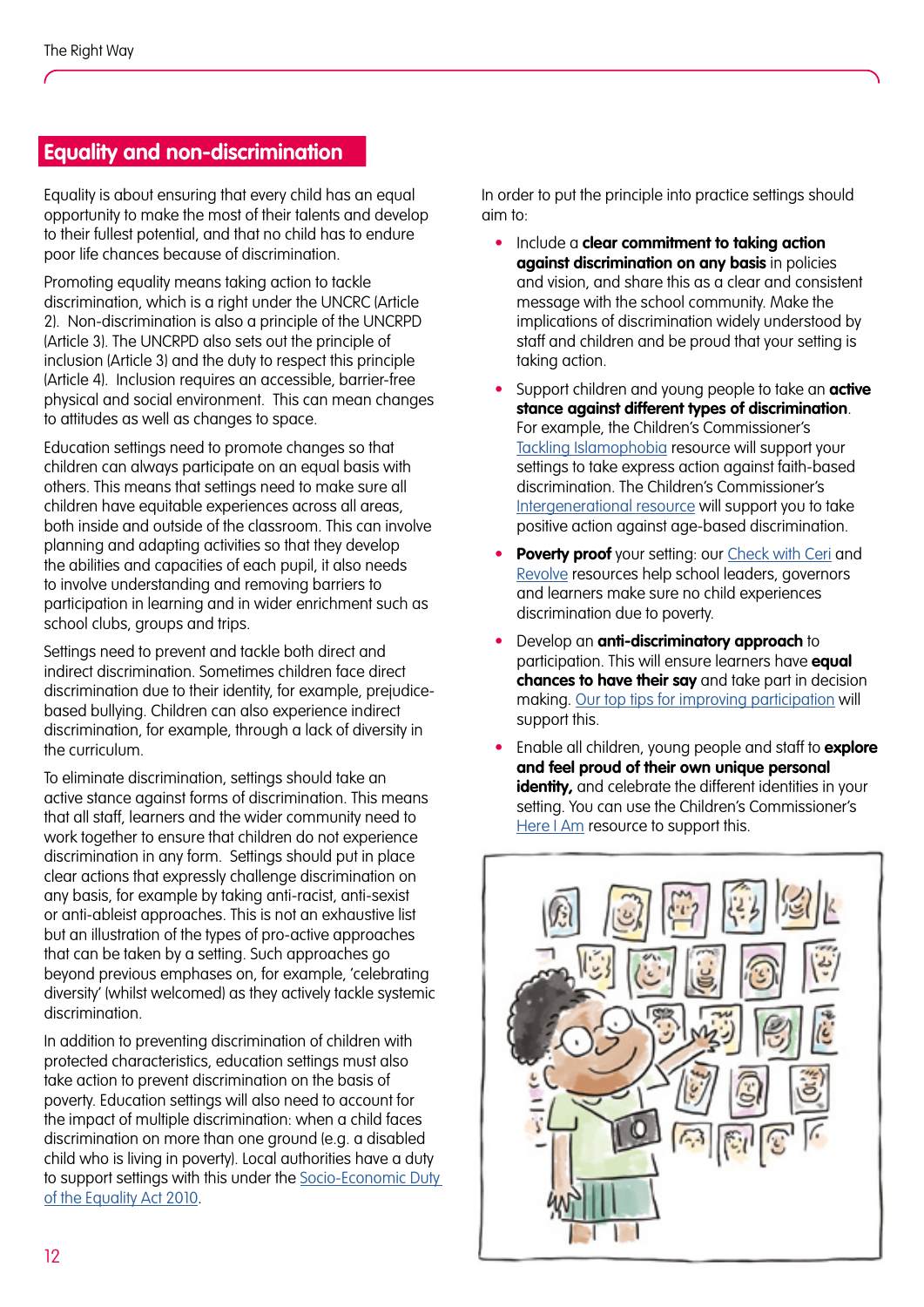- **Gather relevant quantitative data** to enable identification of groups of children or young people who may be experiencing inequality. This analysis data should include a focus on the following:
	- **Educational progress** disaggregated by protected characteristics and socio-economic background
	- **All incidents and types of bullying, as set out** in [Welsh Government statutory anti-bullying](https://gov.wales/rights-respect-equality-guidance-schools)  [guidance](https://gov.wales/rights-respect-equality-guidance-schools). This should include recording specific types of bullying related to protected characteristics. Regularly review and use this data to plan preventative action to respond to specific issues in your setting.
	- **The use of restraint.** This should be recorded and analysed, with appropriate support given to staff and children. You can find out recommendations from the Equality and Human Rights Commission around restraint [here](https://www.equalityhumanrights.com/sites/default/files/inquiry-restraint-in-schools-report.pdf). Welsh Government framework for reducing restrictive practices is available [here](https://gov.wales/reducing-restrictive-practices-framework).
	- **Incidents when children are isolated** from their peers, for example, excluded from the classroom or kept in isolation over break times. Analyse this information to identify other methods to support children and to ensure isolation is limited. You can find more information about isolation, exclusion and a toolkit that can help prevent the use of isolation with young children [here](https://www.childcomwales.org.uk/publications/building-blocks/).
- **Include qualitative data** as well as quantitative: **ask children** about their experiences to help you identify inequalities. Children can also participate or lead peer research to find out about experiences and views.
- Develop **targeted programmes of action** to ensure equality for groups of excluded, socially marginalised and disadvantaged children. In some cases your pupil development grant can help resource this.
- Require **external services and experiences** to be provided in ways that do not discriminate against children or groups of children, for example: school visits; visitors to the setting; music services; transport. Ensure external providers enable disabled children and children with additional learning needs to fully participate in experiences.
- Audit the [diversity of representation](https://hwb.gov.wales/curriculum-for-wales/designing-your-curriculum/cross-cutting-themes-for-designing-your-curriculum/#diversity) across your curriculum and involve children in this. **Identify opportunities to increase diverse representation** so that your learners develop understanding of the lives and achievements of disabled people and people of different sex, gender, race, religion, age, and sexuality.
- In line with the [RSE Code,](https://hwb.gov.wales/curriculum-for-wales/designing-your-curriculum/cross-cutting-themes-for-designing-your-curriculum/#relationships-and-sexuality-education-(rse):-statutory-guidance) ensure your Relationships and Sexuality Education is **LGBTQ+ inclusive**, and that you **promote gender equity** across your whole school community.

• As set out in Welsh Government statutory anti-bullying [guidance](https://gov.wales/rights-respect-equality-guidance-schools), **record all incidents and types of bullying,** outlining specific types of bullying related to protected characteristics. Regularly review and use this data to plan preventative action to respond to specific issues in your setting.

#### Case Study: **Ysgol Clywedog: working with communities to overcome barriers to education.**

Ysgol Clywedog in Wrexham is an English medium 11-16 school. With the support of Wrexham Traveller Education Service the school have been focusing on supporting young people currently not registered at a setting to integrate into the school by working with families to develop a bespoke curriculum package.

Rhian Parry, Inclusion Officer with the Traveller Education Service, explains, **'traditionally some of our Gypsy and Traveller families feel the curriculum can be less relevant to their children. In response, Ysgol Clywedog has developed a bespoke curriculum for some learners who were previously not engaging with any setting. Young people and their parents take part in designing their timetable, and they have a sense of ownership about their learning. This is achieving outcomes for young people: they are gaining qualifications, are included in the wider education system and they are building selfesteem.'**

Staff at Ysgol Clywedog have developed an inclusive understanding of the Gypsy and Traveller culture, and have strengthened engagement with the community. Families have been encouraged by this engagement and have been actively requesting opportunities for younger siblings. Examples of the alternative curriculum provided by the setting include: building work; lifestyle skills; wellbeing; cooking; managing finances; budgeting; history of art; music; poetry; dress-making; hair and beauty. Some of these are accredited courses through which young people gain qualifications.

Rhian Parry describes the longer term impact on young people, **'By understanding some of the previous barriers to education, and working to overcome these, young people have been able to envisage a future that can include their culture and identity, and can enable a pathway to further education and training. For the first time the young people we are working with are realising that they can have both.'**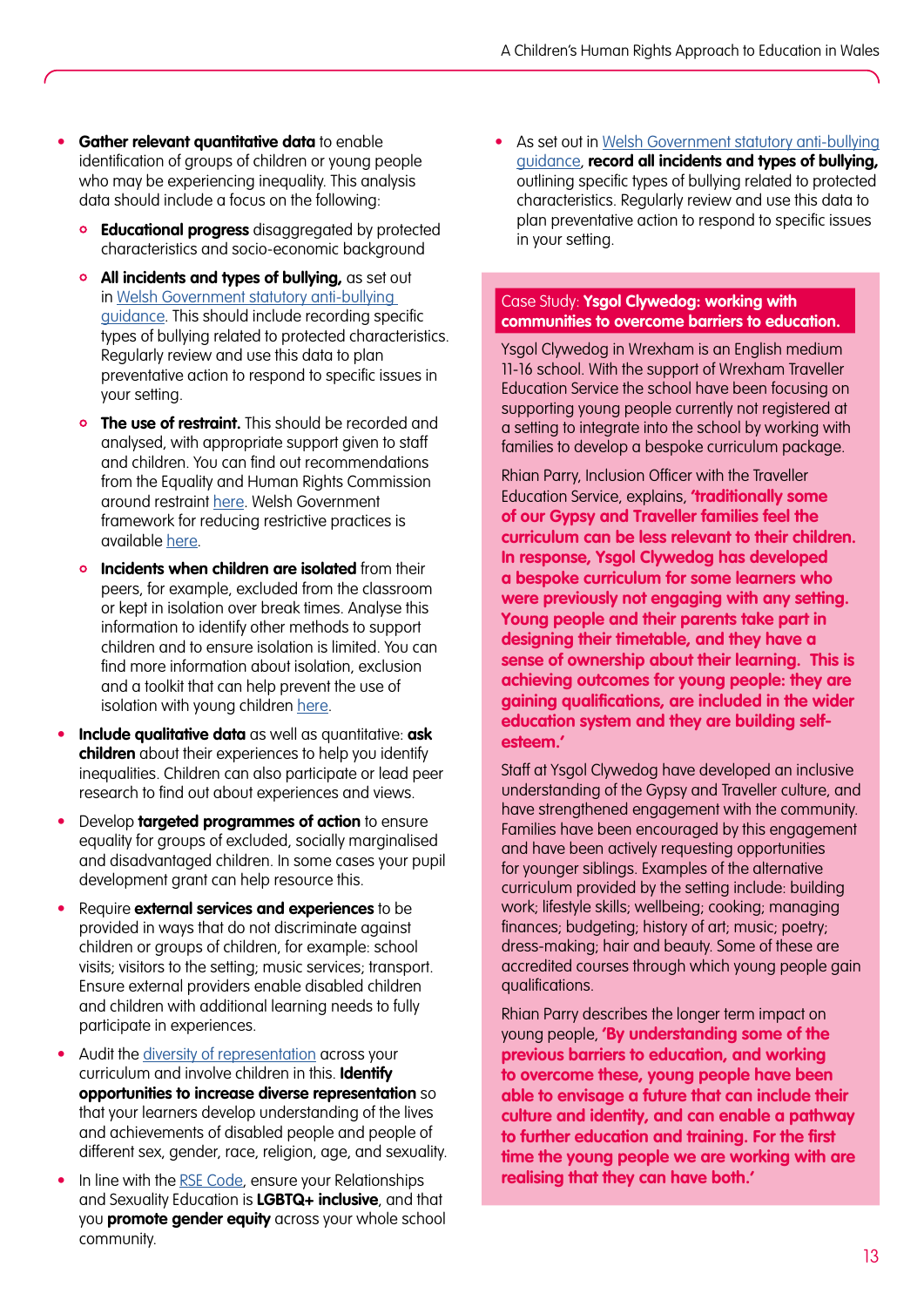#### Case Study: **Coleg Cambria: Inclusion in Post-16 Education and Employment**

Coleg Cambria is a Further Education College in North East Wales. Below are two programmes of work that have enabled inclusion for disabled and neuro-diverse young people.

#### **Programme 1: Removing barriers to inclusion for neuro-diverse learners**

Coleg Cambria has responded to the needs and aspirations of neuro-diverse young people in the local community by developing an innovative approach to transition, learning programmes and social support. This has been achieved through:

- A bespoke transition process to college for autistic learners. This includes actively contacting learners following application to college and working directly with them to develop their own transition plan. It also includes mentoring support and support with transport and social times.
- A bespoke programme that increases life skills and confidence for autistic learners. NeuroTech is a collaboration between the Inclusion Department and Computing Technologies to create an IT course specifically tailored to neuro diverse learners who can have barriers to participating in a mainstream course. Learners are supported by an ASC Mentor and Inclusion Support Assistants. Progression from this into mainstream courses is planned and supported.
- Providing a college based club and safe space for neuro-diverse learners. Autistic learners told staff that lunch and break times can prove challenging and that low sensory spaces would help. In response, N-GAGE was developed, a fully supported low sensory space on all sites. N-Gage provides opportunities for social activities as well as a calm space.

The supports the principles of the UNCRC and UNCRPD by increasing opportunities for learners who would otherwise not be able to access mainstream provision in their local environment. Equality is achieved by providing individualised approaches, therefore removing the barriers to success. Focus is given on providing support and skills development in areas that are specific for each learner, such as social communication, resilience and self-efficacy. 100% of the cohort in 2020/21 remained on the college programmes through to completion and success, with 60% of this group progressing to mainstream courses. The College has recorded a 26% increase of applications from autistic learners over the last two years.

#### **Programme 2: Student-led social enterprise to enable equal opportunities**

In 2021 students at Coleg Cambria established "Coffe-Equality", a pop-up coffee shop to enable disabled students to gain work experience. This project was initiated by three students who are themselves disabled. The group worked with the college's commercial team, hospitality and catering, and childcare students, and created pop-up coffee shops, advertised the events and raised money for charity. All learners involved in the initiative had additional learning needs and have been peer-mentored by Level 3 students from Hospitality and Catering.

Rona Griffiths, Learner Experience and Enterprise Manager explains, **"this project gave the whole team a sense of pride and achievement, and a sense of belonging. The whole ethos behind Coffe-Equality was to offer opportunities to those who can face additional barriers and discrimination in finding work experience. This was something tangible and proven for each young person's CV. The three students who initiated this project took positive action to support their own rights and the rights of others."**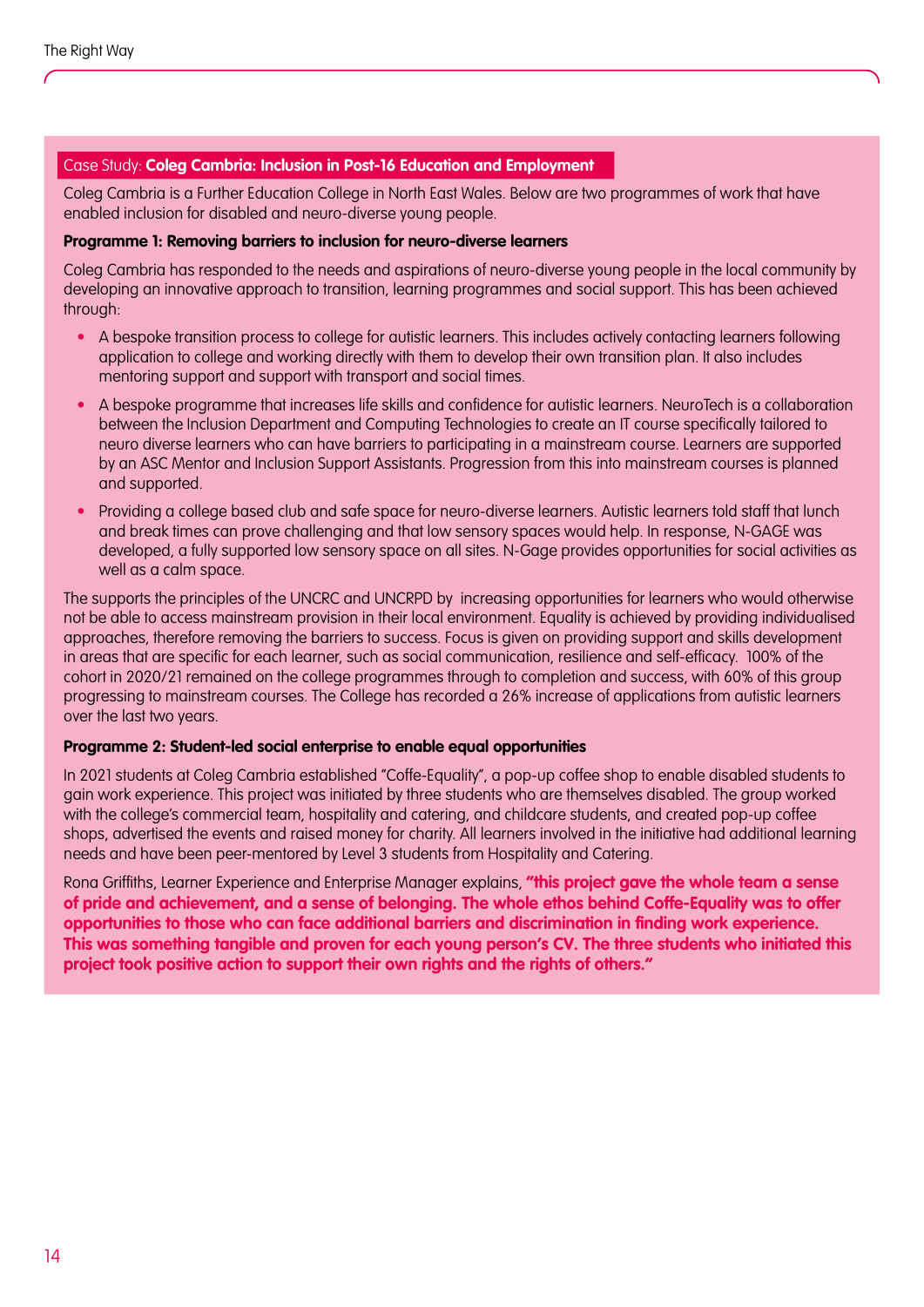#### <span id="page-14-0"></span>**Empowering Children**

Human rights should empower children. Empowerment means developing children's capabilities and skills so they are better able to take advantage of rights, and to engage with, influence and hold accountable those individuals and institutions that affect their lives.

Empowerment is a central concept of the social and rights based model of disability in the UNCRPD. Under this model, persons with disabilities are empowered, in control of their lives and enjoy full participation on an equal basis with others. The duty to ensure this opportunity falls on Government and wider society, not the person themselves.

Empowering children in an education setting can also empower them in their life with their family, in their community, and as a citizen. Empowered children know they have rights and that they should be taken seriously. This means they can speak out about their opinions and experiences and raise concerns if their rights are not met.

Empowering children is an essential outcome of the [cross](https://hwb.gov.wales/curriculum-for-wales/designing-your-curriculum/cross-cutting-themes-for-designing-your-curriculum/#human-rights)cutting theme of human rights education in the curriculum [in Wales.](https://hwb.gov.wales/curriculum-for-wales/designing-your-curriculum/cross-cutting-themes-for-designing-your-curriculum/#human-rights) This draws on the elements of human rights education set out in Article 2 of the UN Declaration on Human Rights Education and Training and sets out that children will:

- Learn about human rights (acquire knowledge about human rights, the UNCRC and the UNCRPD);
- Learn through human rights (develop and experience values, attitudes and behaviours that reflect the principles of human rights);
- Learn for human rights (children are empowered as active citizens to advance respect for the rights of all).

Empowering is also fundamental to Wales' [purpose-driven](https://hwb.gov.wales/curriculum-for-wales/designing-your-curriculum/developing-a-vision-for-curriculum-design/#curriculum-design-and-the-four-purposes)  [curriculum](https://hwb.gov.wales/curriculum-for-wales/designing-your-curriculum/developing-a-vision-for-curriculum-design/#curriculum-design-and-the-four-purposes), and is essential to enabling the four purposes in an holistic way. The suggestions below support curriculum design considerations in settings and can be directly integrated with learning in Humanities, particularly in relation to the following statement of what matters: Informed, self-aware citizens engage with the challenges and opportunities that face humanity, and are able to take considered and ethical action. Suggestions also directly support the progression steps of Health and Wellbeing, particularly in relation to the descriptions of learning that inform the following statement of what matters: Healthy relationships are fundamental to our wellbeing.

To empower children, all individuals in a setting need to understand children as rights-holders. Empowerment is about ensuring children have the information and skills they need to make choices and to affect outcomes for themselves and their communities. Empowerment changes the relationship between children and professionals. It means adults sharing power with children, so that children can better control and direct their lives, in particular in areas where this ability was previously unavailable to them.

This principle also applies to younger children and should be seen as an important contribution to the development of the child. It may be especially relevant to children who are members of excluded, marginalised or disadvantaged social groups.

In order to put the principle into practice, settings should aim to:

- Provide children with **opportunities to act collectively** to develop ideas and proposals to bring about change **in your setting**. Consider how all children can take part in this, and develop ways your school council and pupil voice groups can be representative of all your learners. Our [resources to support school](https://www.childcomwales.org.uk/amplify-how-to-maximise-young-peoples-voices-through-your-secondary-school-council/)  [councils](https://www.childcomwales.org.uk/amplify-how-to-maximise-young-peoples-voices-through-your-secondary-school-council/) will help this.
- Make sure children on your school council and other pupil voice groups can **meaningfully influence decisions in your setting**. Establish clear processes for how your pupil voice groups influence decisions about your curriculum, pedagogy and wider experiences. Make sure staff and governors understand this process so that they share decision making with learners.
- Make sure **learners have training** to develop knowledge and skills to participate. For example, if you are a secondary setting make sure your pupil associate governors have training to understand what your governing body does and develop their skills to take part.
- As a **staff team, share ideas, learning and resources** about how you empower children in your setting: how far do you feel your learners are empowered in their education, in their family life, in their wider community and as citizens? Do they have the skills and knowledge to speak out if they are not getting their human rights? What more can you do to enable this?
- Provide children with opportunities, resources and education to take **collective action as ethical, informed citizens in your wider community**. The Children's Commissioner has a toolkit to support this: [Make a difference – a young person's guide to taking](https://www.childcomwales.org.uk/make-a-difference/)  [action](https://www.childcomwales.org.uk/make-a-difference/).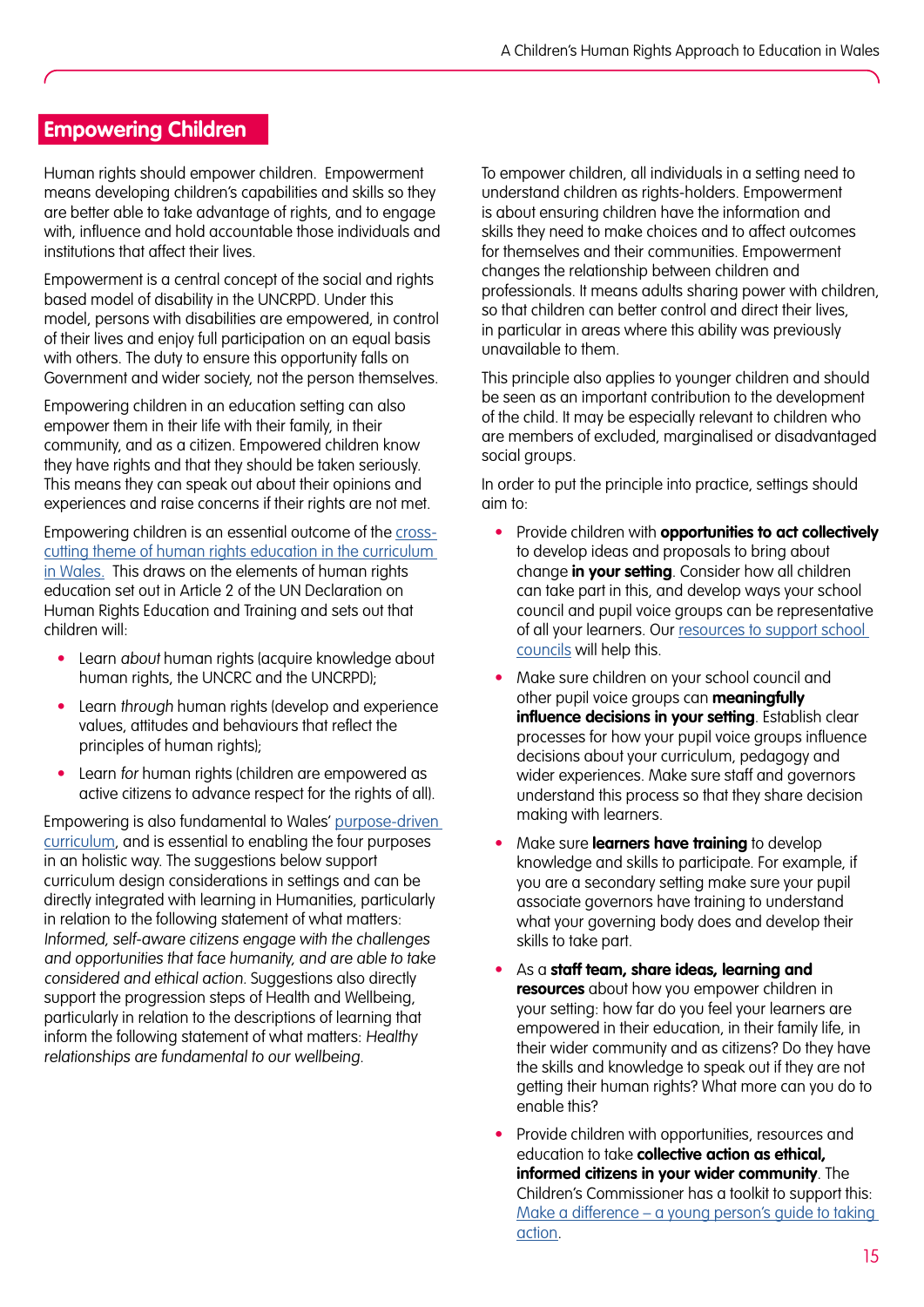- **Link pupil voice to children's human rights**. Make sure everyone in your setting understands how your school council and pupil voice groups enable children's human right to take part in decision making that affects their lives. Use the language of rights and the conventions to do this.
- Use **accessible language**. Review your communications to make sure children, young people and families have simple information about your setting and about their own learning. For all communications use simple plain language. Support text with pictures, symbols and phrases in community languages if appropriate. Make sure children and families can understand your marking and reporting.
- Use **person-centred planning** to ensure children with Additional Learning Needs are enabled to take part in developing their Individual Development Plan. Make sure children **understand the information** in their Individual Development Plan by customising the plan so it uses language, pictures or symbols that support understanding. Children can also create and design their own [one page profile.](https://gov.wales/sites/default/files/publications/2019-01/person-centred-practice-in-education-a-guide-for-early-years-schools-and-colleges-in-wales.pdf)
- Make **data gathered about children available** to them in an appropriate way. This can include external data, such as the Student Health and Wellbeina [Survey.](https://gov.wales/student-health-and-well-being-survey) Make sure children have opportunities to share in decision making about school priorities and strategies based on this data.
- Use the language of rights when **supporting children through restorative practice**. Help children understand how this is supporting their rights to express their opinions and be listened to (Article 12), to be safe (Article 19), to join groups (Article 15) and to learn (Articles 28 and 29).
- Support learning in the Humanities and Health and Wellbeing AoLEs by ensuring children have information and opportunities to **develop their understanding of their human rights**. Use the [Children's Commissioner's resources](https://www.childcomwales.org.uk/resources/) to support this.
- Sign up to the Commissioner's free, accessible, [bilingual Ambassador schemes](https://www.childcomwales.org.uk/our-schemes/) to ensure children have **accessible information about the Children's Commissioner** and opportunities to explore their rights.
- Link learning to the [Wellbeing Goals for Wales](https://gov.wales/well-being-of-future-generations-wales#:~:text=There%20are%207%20connected%20well-being%20goals%20for%20Wales.,and%20involve%20people%20of%20all%20ages%20and%20diversity.) and the [Sustainable Development Goals](https://sdgs.un.org/goals) and support children to see how their learning supports them to take actions as citizens of Wales and the world. Resources to support this are available [here](https://walktheglobalwalk.eu/en/).

#### Case Study: **Cynon Valley Organic Adventures: empowering young people in alternative settings.**

Cynon Valley Organic Adventures (CVOA) is a social enterprise in Rhondda Cynon Taff. It is an Accredited College, offering learning and accredited qualifications to meet a range of needs and age groups. The organisation also supports volunteer placements, social prescribing activities and regular community events.

At the outset of the pandemic the organisation provided food parcels and support to the community, and this gave professionals first-hand knowledge of some of the serious challenges individuals and families were facing. The organisation identified young people who were struggling to engage with any education and who were at increased risk of harm during lockdowns due to support systems not operating in the same way.

As a result, CVOA worked in partnership with Ysgol Nantgwyn and Careers Wales to pilot alternative education provision for young people aged 14-16. Empowerment of young people was at the heart of the aims of placements, which involved mix of nature-based wellbeing and accredited learning. Key to achieving empowerment was building young people's skills and confidence through a peer-mentoring scheme. Staff gave young people a consistent message that they were valued and accepted for where they were in their development and supported young people to take Level 1 through to Level 3 qualifications in youth mentoring. Supporting young people to develop as peer mentors, enabled young people to build the language and confidence to describe and explain their own experiences, it enabled them to understand that their experiences are valuable to others, and can help create positive change.

The setting also ran group sessions to listen to young people's priorities, and to support them to create policies that both peers and staff needed to follow. These policies have included a gender equality policy which requires all staff ensure young people have the same opportunities to engage in tasks and use equipment and tools. Any staff member using gender stereotypes when allocating tasks needs to put £1 in a charity box as a consequence.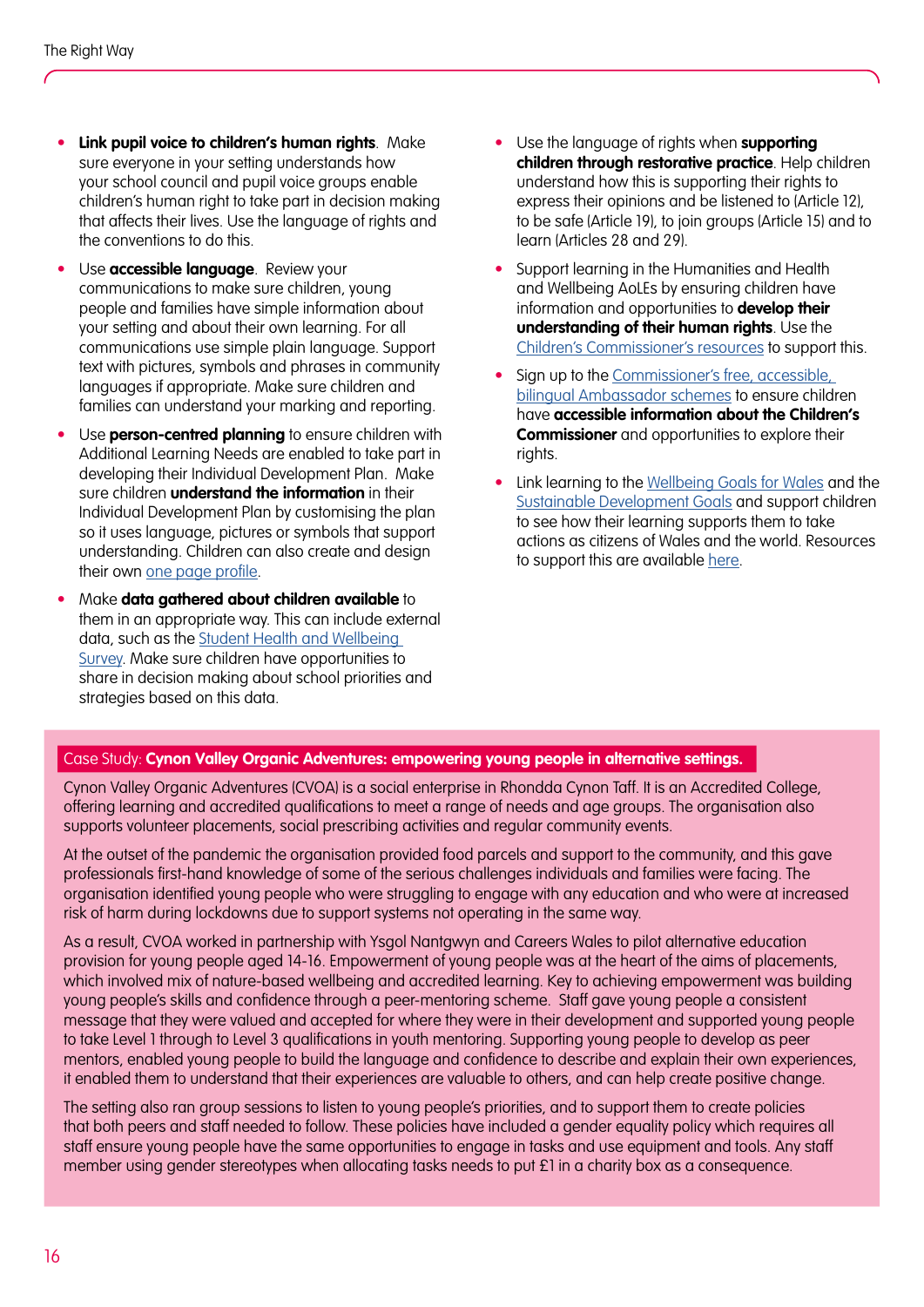#### Case Study: **Heronsbridge School: children's rights across curriculum design.**

Heronsbridge School is a residential special school in the local authority of Bridgend. The school provides education for children and young people aged 3-19 years old.

As a pioneer school for the new curriculum in Wales, staff and pupils at the school have integrated children's rights across their curriculum design. Children at the school chose articles of the UNCRC that are particularly important to them, and staff linked these directly to the values of the school, and to the purposes of the curriculum. This is reflected in their communication with families, and through teaching and learning. Staff have also mapped each of the Areas of Learning and Experience to children's rights articles, and have linked each of their schemes of work to rights, ensuring that children develop understanding of these rights through their learning. The school has also included the Children's Commissioner's accessible series of ten lessons into planning, and children have learnt about and explored their rights using these classroom activities and resources.

Lisa James-Smith, Deputy Head at the school, explains why this is so important, **"We are a special school and lots of our children can find communication difficult. Children's rights have focused all of us on how we can enable children to have a voice. We're constantly striving to listen to our children in the way that they need us to, and it's made us understand our role in amplifying their voice, and ensuring they have choices and their needs are met."**

**"It's powerful for our children to know they have rights. And this knowledge is for their life outside school too. We're giving them the skills to tell us if they don't feel listened to. They genuinely realise they have a say. We've also developed their understanding of children around the world through links with international schools. This has supported them to understand that all children have rights."**

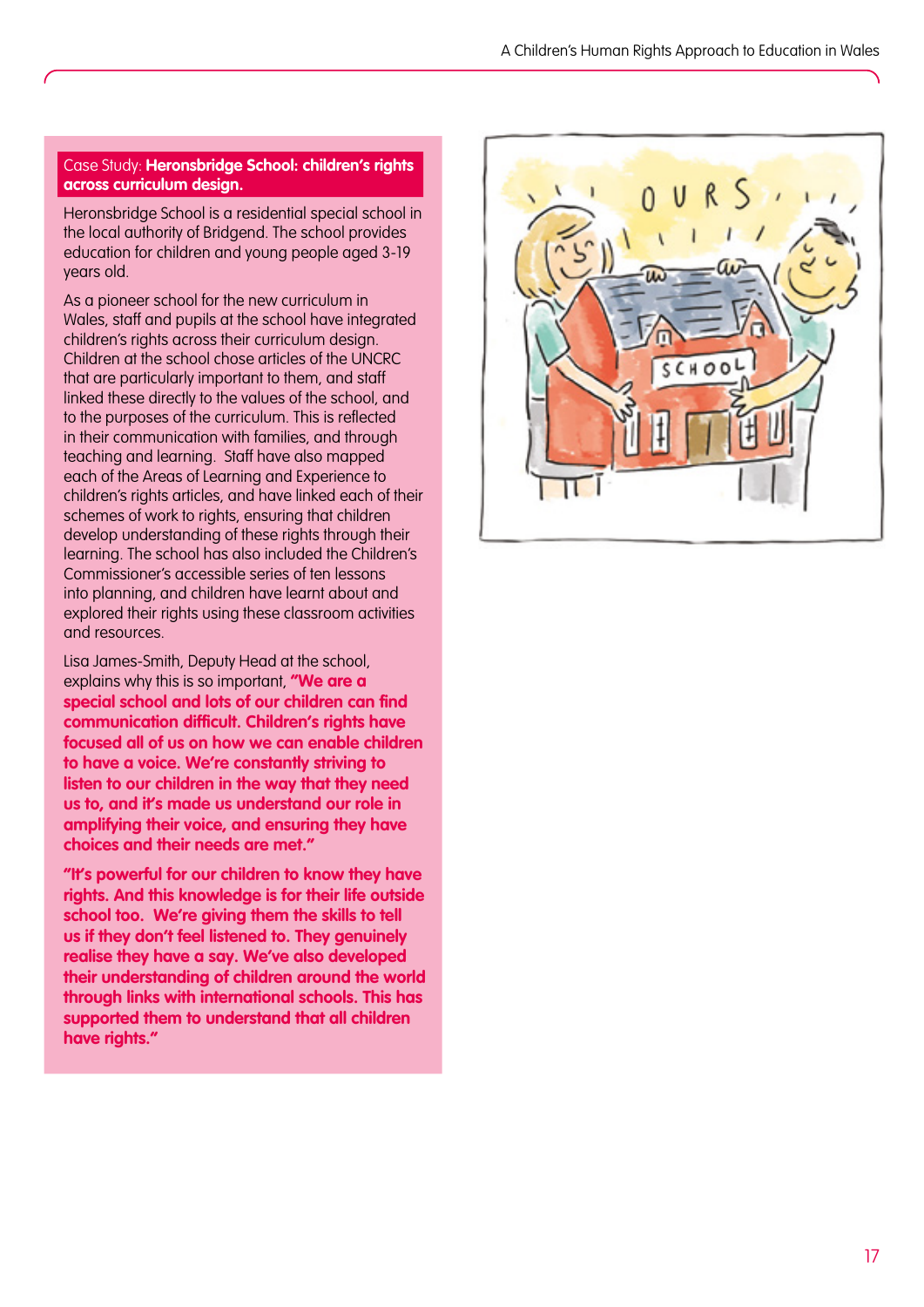#### <span id="page-17-0"></span>**Participation**

Participation means listening to children and taking their views into account. All children should be supported to freely express their opinions; they should be both heard and listened to. This means that children need opportunities to speak out, but also that their views should be taken seriously when decisions or actions are taken that

affect their lives. Children should participate in decisions that relate to them individually and collectively. Effective participation means that every child's voice is understood as equally important, and every child has opportunities to choose to take part in decisions.



Participation is a cross-cutting principle of both of the UN Conventions. This means that participation needs to be realised for all the other rights of the UNCRC and UNCRPD to be realised. [Participation is also a key principle](https://hwb.gov.wales/curriculum-for-wales/designing-your-curriculum/implementation-and-practical-considerations/#co-construction)  [of how settings](https://hwb.gov.wales/curriculum-for-wales/designing-your-curriculum/implementation-and-practical-considerations/#co-construction) should design their own curriculum and assessment arrangements.

The concept of full and effective participation means that all children, including disabled children, are recognised as equal participants in processes related to decisions that affect their lives. Children's views will need to be taken into account and given due weight in light of their age and maturity, but young age or relative immaturity is no reason for discounting children's opinions or for giving them less attention in decision-making processes.

Participation goes beyond consultation and includes fully informing children, enabling involvement in decision making processes, and creating the possibility to voice opinions and to complain when participation is denied.

For participation to be effective, resources need to be identified and sufficient time needs to be enabled in



decision-making processes. Full and meaningful participation of disabled children and young people requires an accessible, barrier-free physical and social environment. Barriers to participation, including attitudinal barriers, should be identified and removed.

It should be clear how children have influenced decisions and how their views have been taken into account, with feedback always given to the children who are involved in the process. Participation should not be understood as an end in itself, but as a process, which is safe, enabling and inclusive, and which supports dialogue between children and professionals.

In order to put the principle into practice, settings should aim to:

- Include a **clear commitment to inclusive participation** of children in key policies and statements.
- Adopt the seven [National Participation Standards](https://gov.wales/children-and-young-peoples-national-participation-standards) and develop awareness of these with all staff and governors.
- Make sure your participation is **inclusive**. Everyone should have a chance to participate. If you identify that some groups of children are missing from your participation opportunities then consult with children to understand the barriers and remove them. Children with Additional Learning Needs must have equal opportunities to have a say.
- Recognise that there are different levels of participation, relevant to different circumstances. A **participation model**, like the examples included in [our explanation of participation for teachers,](https://www.childcomwales.org.uk/amplify-how-to-maximise-young-peoples-voices-through-your-secondary-school-council/) can help clarify the different types of participation you can use.
- Make sure children can take part in **designing and reviewing your curriculum**. Enable children to share views and ideas on themes, and respond to children's interests and needs when planning provision. Enable children to provide feedback after completion of a topic, and ensure this is part of the continuous process of refining your curriculum.
- Involve children directly in the monitoring and evaluation of **pedagogy, teaching and learning**. Ensure children can feedback about how they like to learn, and the experiences they have learning, as well as the content that they learn.
- Make sure children can participate in developing and reviewing **assessment arrangements**. This will help make sure that children experience assessment that supports their learning and wellbeing.
- Involve children in the **recruitment** of staff and governors.
- Involve children in making decisions about your **school budget**. Consider how your school council can participate in this.
- Create **choice** about the contents and methods of learning.
- Provide **feedback** to children and staff on the outcomes of children's involvement, highlighting any changes brought about by their participation, and any reasons why their ideas weren't taken on board.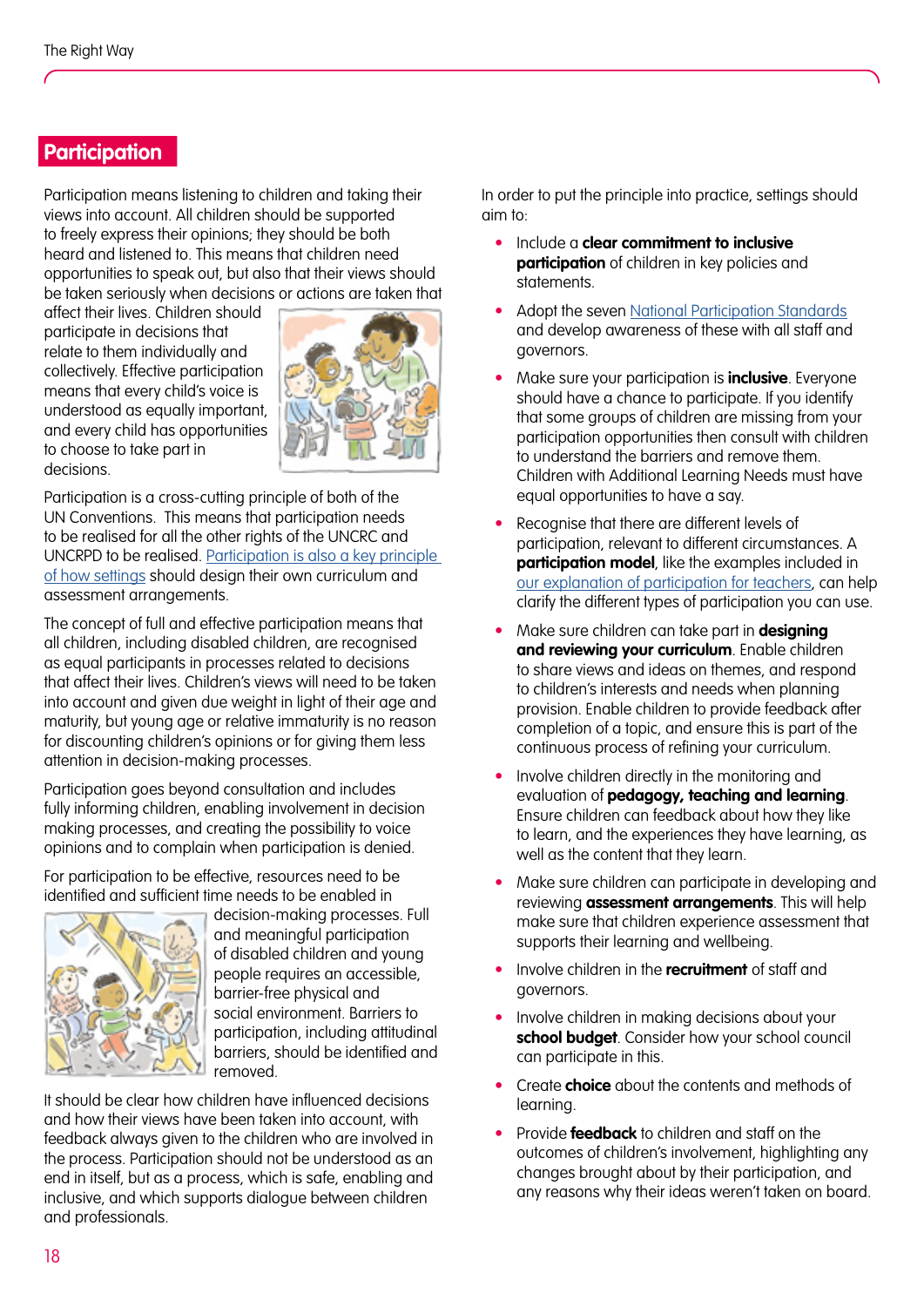#### Case Study: **Our Lady's: enabling pupils to have an active role in decisions across the whole school community.**

Our Lady's is a primary school in Mountain Ash. They became a UNICEF Rights Respecting School in June 2019 having embedded children's rights in school policies, planning and practice. In consultation with their school Senedd, Rights Knights Steering Group and Super Ambassadors, they began sharing their knowledge of rights with the wider school community, including parents/carers, governors, parish and local authority representatives.

Some highlights of this work include:

- 'Rights mascots' were created by pupils who were sent home so that pupils could share their rights knowledge with their families. Both went home with a different pupil every week with examples of rights they might enjoy during their stay.
- The pupil-led Rights Steering Group led consultations with the whole school community regarding wellbeing as part of their work on the Children's Commissioner's Special Mission in autumn 2021. They sought views of all pupils, staff and governors, evaluated the responses and identified improvements. Results were then shared by pupils with the head teacher and wellbeing governor who spoke about how ideas could be incorporated into the school improvement plan.
- Pupil consultation indicated children wanted to use their rights to participate more fully in the local community. The leader of the local council and the local Member of the Senedd were invited to meet with the Rights Steering Group. After the meeting, pupils wrote to the leader of the council to voice concerns about the destruction of equipment in the local play areas. In response, he arranged a visit from the RCT Parks Co-ordinator who asked pupils to design posters discouraging anti-social behaviour which would be displayed in local parks. Older pupils were consulted by the authority's finance team enabling them to express their opinions on what they felt should be the financial priorities of the Local Authority for 2019/20.
- At the pupils' request, the whole school focused on UNICEF's Paddington Postcard Scheme to compare and contrast children's rights in Wales with children's rights in other countries and cultures around the world. It also became the theme for the Rights Knights After-school club. The work has now led to a new focus on the Global Goals and how these impact children's rights in Wales.

#### Case Study: **Llanishen High School: governors enabling young people to lead change.**

Llanishen High School is an 11-18 school in Cardiff. Students in the school wrote to the Chair of the Governors explaining their view that the choice of English Literature texts was not in keeping with the inclusive ethos of the school. In response, the Chair supported staff in the school to set up a task group for students and teachers to collaboratively design the Key Stage 3 scheme of work A Celebration of Voices within Literature.

This approach both increased diversity in the curriculum and enabled participation in curriculum design. Enabling students to participate in planning increased their understanding of learning objectives and assessment processes. Young people were able to take more leadership in their learning, and presented their work to their peers through the school council. Young people could also see that Governors and staff had acted on their concerns. The school is building on this participation model by enabling students to shape planning across all Areas of Learning and Experience, and in addition is establishing a Post-16 Task Force which will actively involve young people, governors, parents and the local

community to bring about changes that young people want to see. The aim of this is that young people will be central to problem solving in relation to the physical environment, the school facilities, and the curriculum.

Building on the success of the initial project, staff have also explored effective pedagogy in building a non-racist curriculum, and developed more diverse reading across the whole school. An Equalities Forum has been established, with representatives from governors, school leaders, staff and learners. The forum have had presentations from and discussions with Race Council Wales, and are exploring becoming an Anti-Racist school.

The structure of the Governing Body has been a key element in enabling the development rights-based approaches. Student Voice Link Governors, The School Council and the Senior Leadership Team meet halftermly and Governing Body agendas include these updates. There are also student representatives on every committee.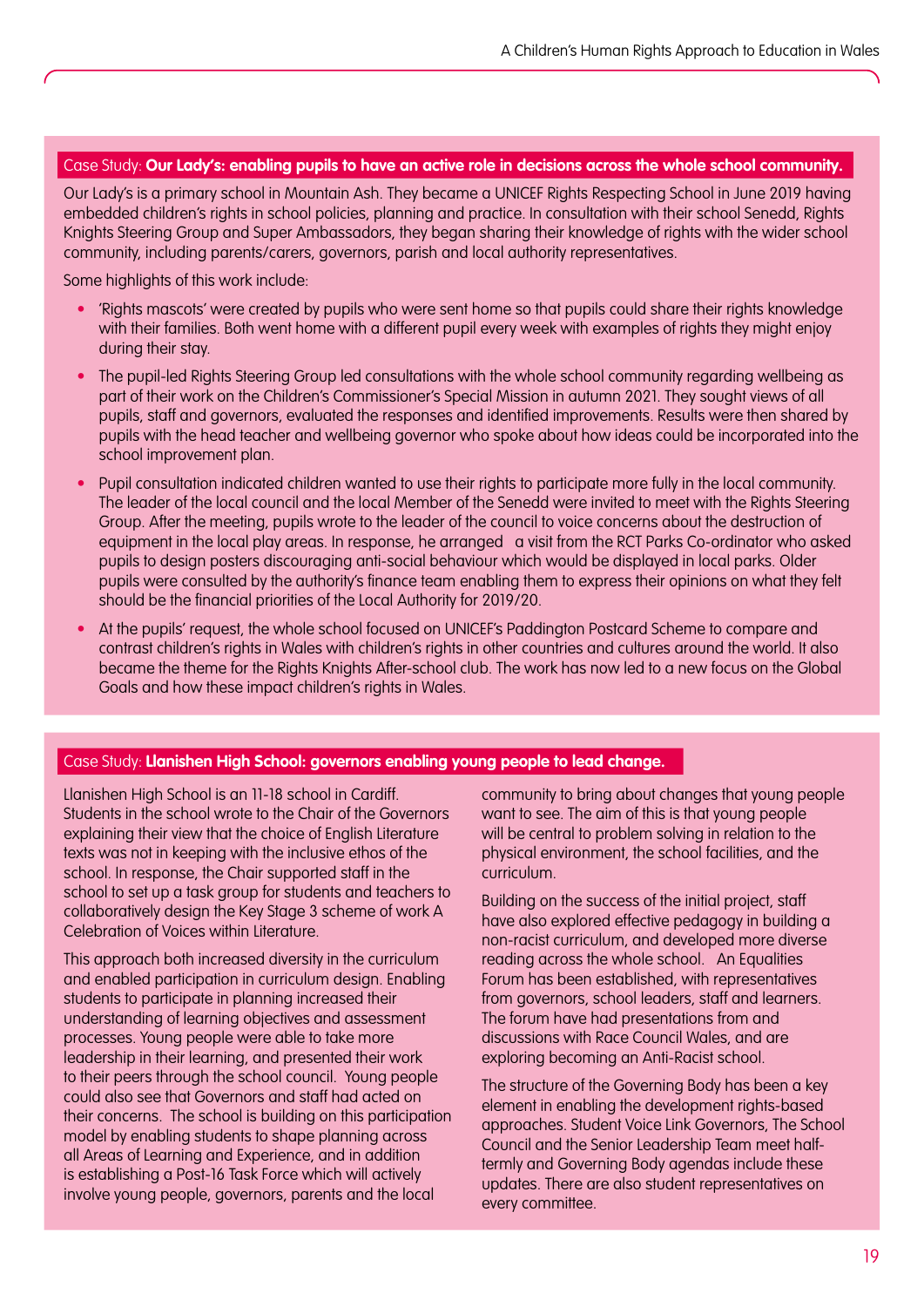#### <span id="page-19-0"></span>**Accountability**

Education settings need to be accountable as to how they have considered children's human rights. Settings should be accountable to children for decisions and actions which affect their lives, and provide reasons for these decisions and actions.

Children should be provided with information and given access to procedures which enable them to question and challenge decisions in their setting. To obtain any human right a child must know they are entitled to it and be able to actively claim their human rights, including when making a complaint or challenging decisions and actions.

Accountability requires monitoring to what extent children, including disabled children, are experiencing their human rights and identifying how this can be improved. It also requires putting in place urgent and effective remedies if the education setting is failing to ensure children's human rights, for example, their right to education, play, or nondiscrimination.

Authorities, and all staff with responsibilities that impact on children, must understand that children have human rights and that they have an obligation to respect, protect and fulfil children's rights. All those involved should understand that they are accountable to children for meeting this obligation.

To put this principle into practice education settings should aim to:

- Assess your children's rights approach using this **[self](https://www.childcomwales.org.uk/wp-content/uploads/2022/03/TRW_Selfassessment_tool_ENG.pdf )[assessment tool](https://www.childcomwales.org.uk/wp-content/uploads/2022/03/TRW_Selfassessment_tool_ENG.pdf )**, and use this to identify key areas for improvement. Involve children in this assessment, and in identifying areas to develop.
- Enable children to **participate in monitoring** the targets on your **School Development Plan;** you could use pupil voice groups to support this.
- Your governing body (or equivalent governance structure) could carry out a [Children's Rights Impact](https://www.childcomwales.org.uk/the-right-way-a-childrens-rights-approach/a-childrens-rights-approach-in-wales/)  [Assessment](https://www.childcomwales.org.uk/the-right-way-a-childrens-rights-approach/a-childrens-rights-approach-in-wales/) to inform key decisions. This will support them to use the five principles of The Right Way framework to **guide their governor challenges and scrutiny.** You could publish your assessments online to explain your decision making.
- **Staff supervision and performance management** could include performance indicators relating to children's rights. For example, you might consider lead roles for each of the Right Way principles. You should link these indicators to your children's rights action plan (as suggested in the Embedding section).
- Your governing body (or equivalent) can scrutinise the **delivery of actions** in your children's rights action plan.
- Enable children to participate in your **self-evaluation using our [self-assessment tool](https://www.childcomwales.org.uk/wp-content/uploads/2022/03/TRW_Selfassessment_tool_ENG.pdf)** and share information about your evaluation with children.
- Create a child-friendly version of the **annual report from governors**.
- You could **structure your Annual Report using the five principles of The Right Way**. This will show your whole community how a children's rights approach supports your work.
- Establish key governors or a sub-committee of governors to **promote children's rights** and to scrutinise your children's rights approach.
- Provide accessible information about processes for **making complaints**.
- Clearly signpost how children and families can **access external advice** and support, for example, the Children's Commissioner's [Investigation and](https://www.childcomwales.org.uk/about-us/investigation-advice/)  [Advice Service.](https://www.childcomwales.org.uk/about-us/investigation-advice/)

Ensure that children and young people are not given the message either that they bear responsibility for the rights of others or that their own rights can be removed. Children's human rights are inalienable, this means they cannot be taken away. It is the duty of adults to uphold their rights. For this reason, we recommend that education settings do not pair 'rights and responsibilities' together in displays and communications, but instead discuss them separately commonications, borthstead discoss mem separater<br>with children. With knowledge of rights, children and young people can be encouraged to support and respect the rights of others, and can understand that their respective rights of enterly and can enceremental materials explore how they balance their own rights with other people's rights in their school setting or community. hilaren. With knowleage of rights, chilar the internation of orders of  $\alpha$  and  $\alpha$ conduct of staff. n Staff supervision and performance n Carry out children's human rights monitoring

management should include individual responsibility for children's rights, using individual performance indicators as

consistently against children's rights standards. This should include involving children to develop applicable children's rights indicators (using key articles as a starting point), involving children in monitoring and making your findings

appropriate.

available to children.

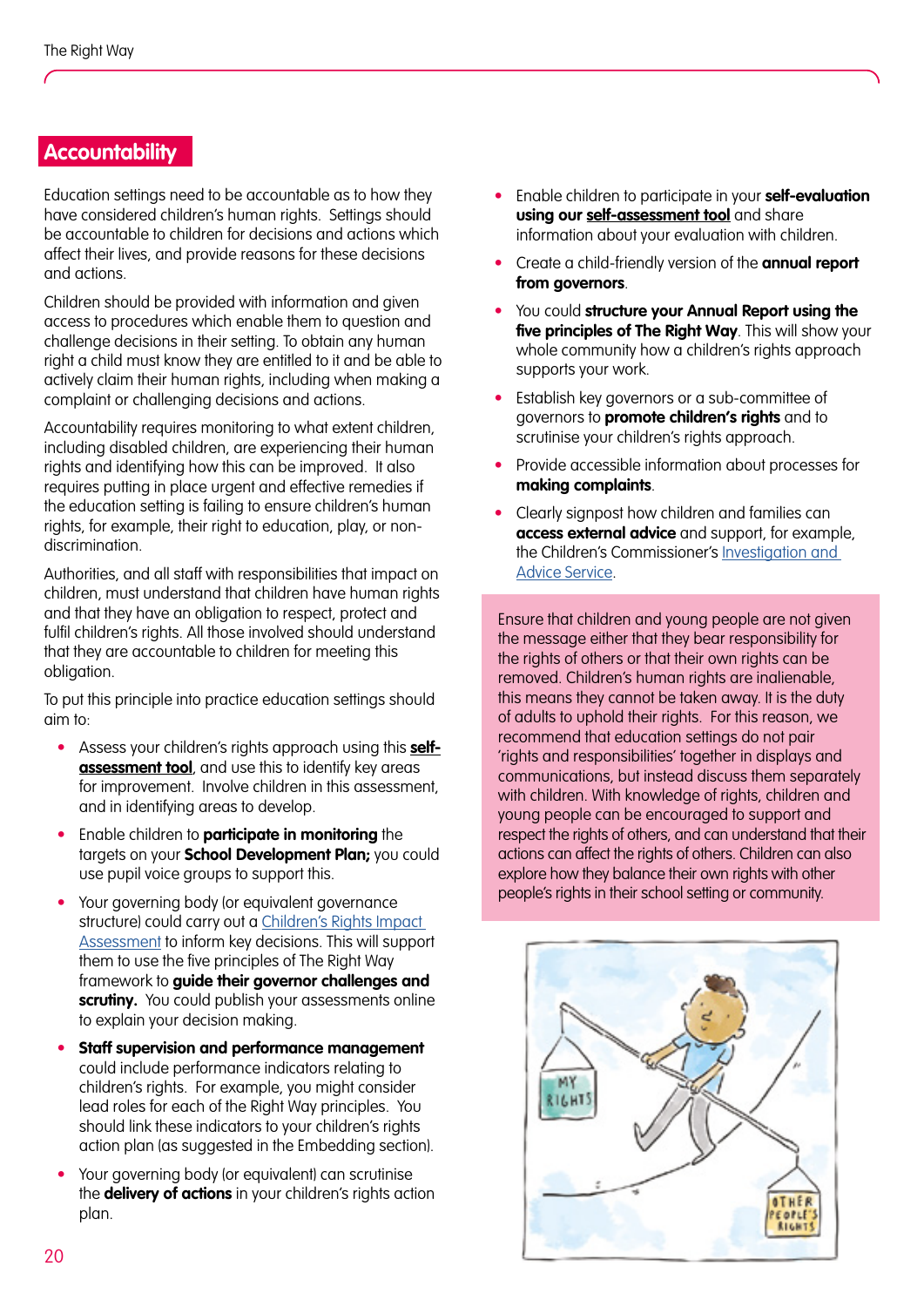#### Case Study: **Ysgol Uwchradd Aberteifi: accountability to the school council.**

Ysgol Uwchradd Aberteifi is a bilingual school for pupils aged between 11 and 18 years in Ceredigion.

Accountability to children and young people is a key outcome of participation in the school, with the school council an integral part of making changes. The school council are consulted on all aspects of school life, including teaching and learning and marking and assessment. The council collected pupils' views on the effectiveness of the marking and assessment policy and presented findings and recommendations for improvements to the senior leadership team. Recommendations of the pupils were accepted and fed back to faculty leaders, and pupils were included in monitoring of learning and reviewing the school development plan.

In addition to the review of marking and assessment, pupils complete a whole-school survey on teaching and learning twice a year. The outcomes inform the faculty reviews, faculty self-evaluation and improvement plans. The school council conducts online surveys to gather pupil opinions. For example, it developed the 'Quality Teacher 10 code' by collecting pupils' views on teaching strategies and approaches. As a result, the school refined its teaching and learning model. Pupils and staff developed this work to include a 'Quality learner Code'.

The school council works closely with the governing body. Associate pupil governors attend termly governing body meetings and every agenda includes an item dedicated to the school council. They take an active part in the recruitment of new staff. They are involved in lesson observations when appointing new staff, conduct their own interview panel and feed back to the appointing panel of governors and senior leaders.

#### Case Study: **Bridgend College: "You Said…We Did…"**

Bridgend College is a Further Education College based in Bridgend. The College has developed participation through a learner voice structure that ensures the college is accountable to students for how their views and experience have affected change.

At a strategic level, students can provide manifestos and enter a democratic process to secure their position as a Student Governor. They sit on the Board of Governors and are supported by the Student Engagement Leads and the Clerk to the Governing Body. Linked to this there are course representatives, student academic representatives and college ambassadors, who enable the student governor to link into views from across the student body. The students involved in the Learner Voice structure are supported by training to develop skills to participate in meetings, summarise the points of others and to share thoughts and experiences in a constructive way.

A termly Learner Voice meeting enables students to share thoughts and experiences with senior leadership of the college, and for all to be updated as to actions that are underway. There is always feedback as to what action has been taken as a result of previous meetings and a rationale given if no action has yet been taken. Feedback is also shared across each campus through sharing 'You Said … We Did' infographics over social media and within social spaces.

Through this structure students have brought about real changes across the college, including:

- Ensuring eco-friendly sanitary products are available for all who need them, whatever their gender identity;
- Creating partnerships with external organisations to support young people;
- Influencing the delivery of their online curriculum;
- Contributing to decision making in response to the pandemic.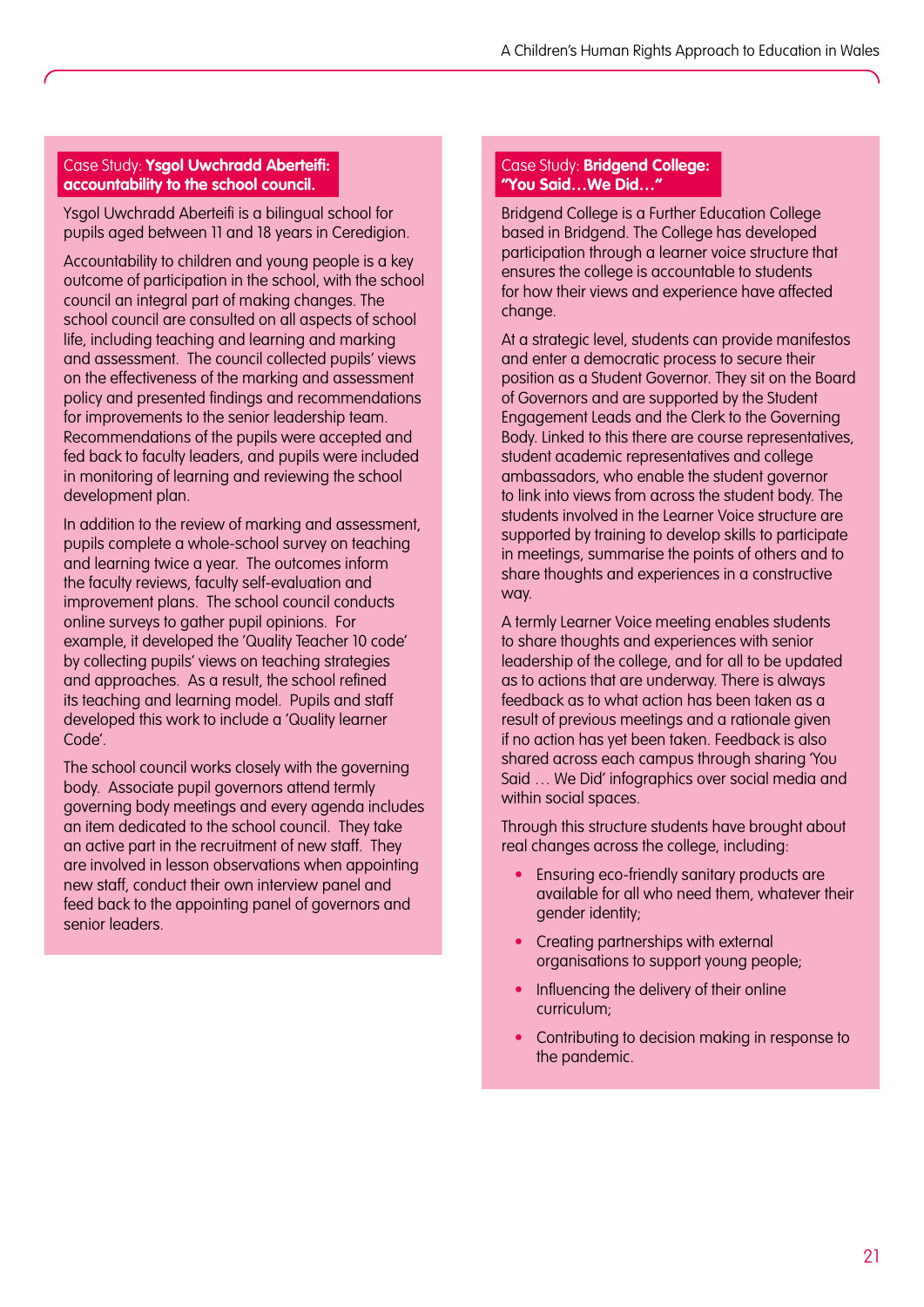### <span id="page-21-0"></span>**HOW CAN THE CHILDREN'S COMMISSIONER FOR WALES SUPPORT YOU?**

**Developing a children's human rights approach requires clear leadership in your setting and the commitment of the whole staff team. The Children's Commissioner for Wales is here to support your rights journey. Find out how below.**

#### **Ambassador Programmes**

The Children's Commissioner's Ambassador programmes for education settings and community groups help your setting promote children's human rights and the UNCRC. The Ambassador programme is completely free and includes annual events and a package of free, bilingual and accessible rights resources, with a brand new topical rights-resource provided each term. Ambassadors programmes are suitable for all types of education setting: accessible resources are included and we have dedicated staff to support children with additional learning needs at events. Find out more and sign up [here](https://www.childcomwales.org.uk/our-schemes/).

#### **Participation Visits**

The Children's Commissioner's participation team have an annual programme of online and offline visits to settings that work with children and young people across Wales. Visits can be an opportunity for staff and learners to share your work on children's rights, to get advice about developing your children's rights approach, or to experience interactive workshops on a rights issue. We do our best to accommodate requests for visits, and if we're not able to come in person we'll let you know about other ways to get involved with the Children's Commissioner's work. To request a visit contact us at [post@childcomwales.org.uk](mailto:post%40childcomwales.org.uk%20?subject=) 

#### **Investigations and Advice**

Our Investigation and Advice service is free and confidential. It's there to advise and support children and young people or those who care for or work with them if they feel that a child has been treated unfairly. Find out more or contact one of our friendly case workers [here.](https://www.childcomwales.org.uk/about-us/investigation-advice/)

#### **Resources**

The Children's Commissioner has an extensive range of free and bilingual teaching and learning resources for education settings. These include resources for Early Years, [Foundation Phase,](https://www.childcomwales.org.uk/resources/foundation-phase-resources/) [Primary](https://www.childcomwales.org.uk/resources/primary-teachers/), [Secondary](https://www.childcomwales.org.uk/resources/secondary-teachers/) and [Accessible](https://www.childcomwales.org.uk/resources/accessible-teaching-resources/) teaching. Learning resources develop knowledge and understanding of the UNCRC and children's rights and also focus on a range of children's rights issues, including:

- **Anti-bullying**
- [Celebrating identity;](https://www.childcomwales.org.uk/here-i-am/)
- [Child Poverty;](https://www.childcomwales.org.uk/a-charter-for-change-resources/)
- Challenging negative media reporting of the [LGBT community;](https://www.childcomwales.org.uk/wp-content/uploads/2016/04/LGBT-media-reporting-proof-English-final-v2-2.pdf)
- [Challenging negative media reporting of](https://www.childcomwales.org.uk/wp-content/uploads/2016/04/CCW27176-Childrens-Commissioner-for-Wales-proof-English-1.pdf)  [Gypsies and Travellers;](https://www.childcomwales.org.uk/wp-content/uploads/2016/04/CCW27176-Childrens-Commissioner-for-Wales-proof-English-1.pdf)
- Effective School Councils:
- Healthy Relationships;
- [Intergenerational Clubs;](https://www.childcomwales.org.uk/resources-2/intergenerational-resource/)
- [National and local elections;](https://www.projectvote.wales/)
- [Online safety and preventing cyberbullying;](https://www.childcomwales.org.uk/dont-worry-im-here-for-you-childrens-experiences-of-cyberbullying-in-wales-3/)
- [Refugees and Asylum Seekers;](https://www.childcomwales.org.uk/resources/secondary-teachers/)
- [Tackling Islamophobia;](https://www.childcomwales.org.uk/publications/tackling-islamophobia-resource/)
- [Taking ethical and informed action;](https://www.childcomwales.org.uk/make-a-difference/)
- [Uniform swap-shops;](https://www.childcomwales.org.uk/a-charter-for-change-resources/)
- [Welsh Bacc Community Challenge](https://www.childcomwales.org.uk/our-schemes/secondary/welsh-baccalaureate-community-challenge/)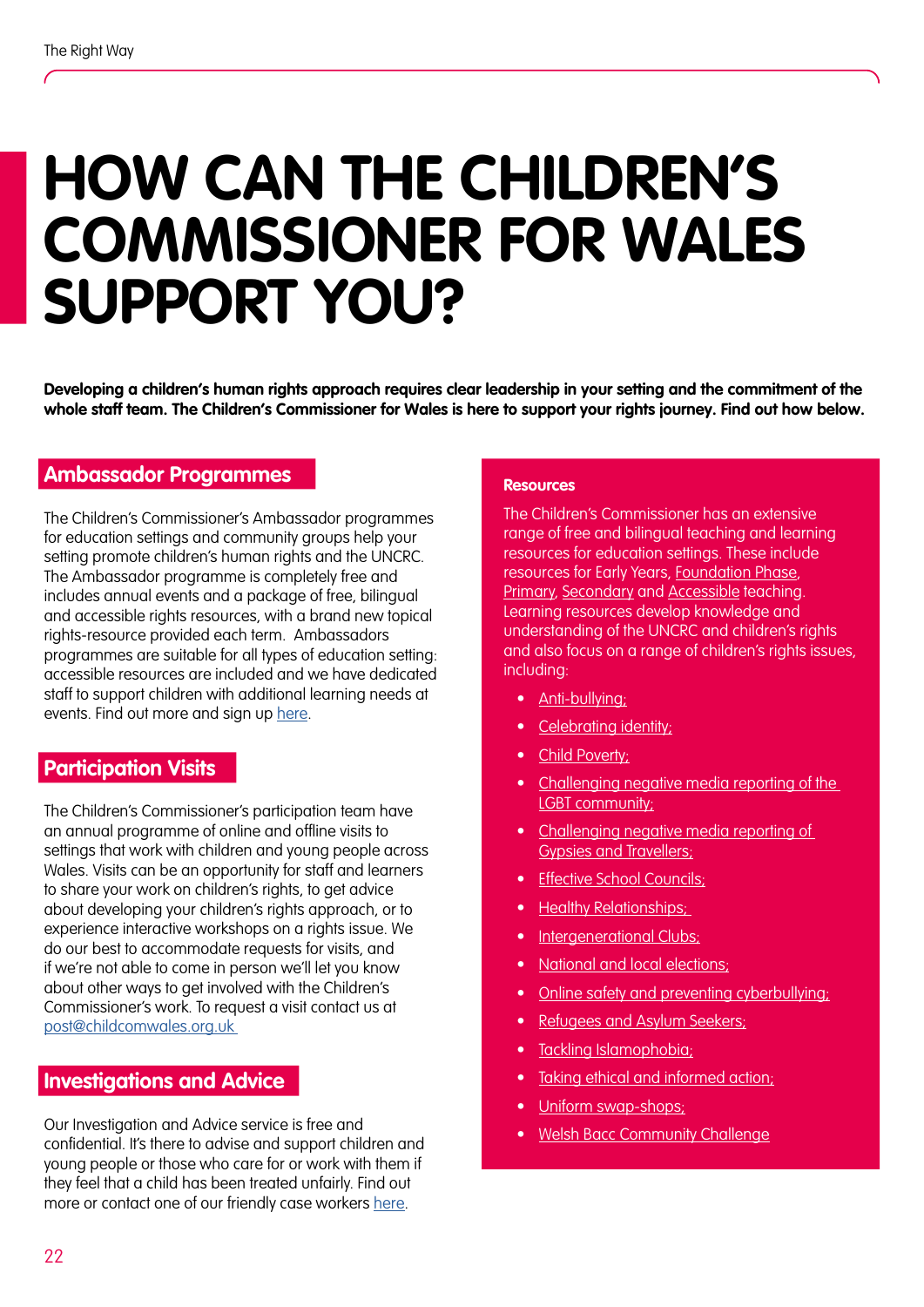#### **Advisory Panels**

The Children's Commissioner has a Young People's Advisory Panel made up of around 40 young people from diverse backgrounds across Wales. Every year we recruit new members to join this fantastic panel of young people who hold the Commissioner to account on the delivery of her three year and annual work plans. You can find out more about the panel and how young people can apply [here](https://www.childcomwales.org.uk/about-us/advisory-panels/young-peoples-advisory-panel/).

The Commissioner also has an Advisory Panel of adults, and an Audit and Risk Committee. You can find out more about these, including opportunities to get involved, [here](https://www.childcomwales.org.uk/about-us/advisory-panels/).

#### **Whistleblowing**

The Prescribed Persons Order 2014 sets out a list of over 60 organisations and individuals that a worker may approach outside their workplace to report suspected or known wrongdoing. The Children's Commissioner for Wales is one of those organisations listed. You can find out more about how the Children's Commissioner can support whistleblowing [here](https://www.childcomwales.org.uk/whistleblowing/).